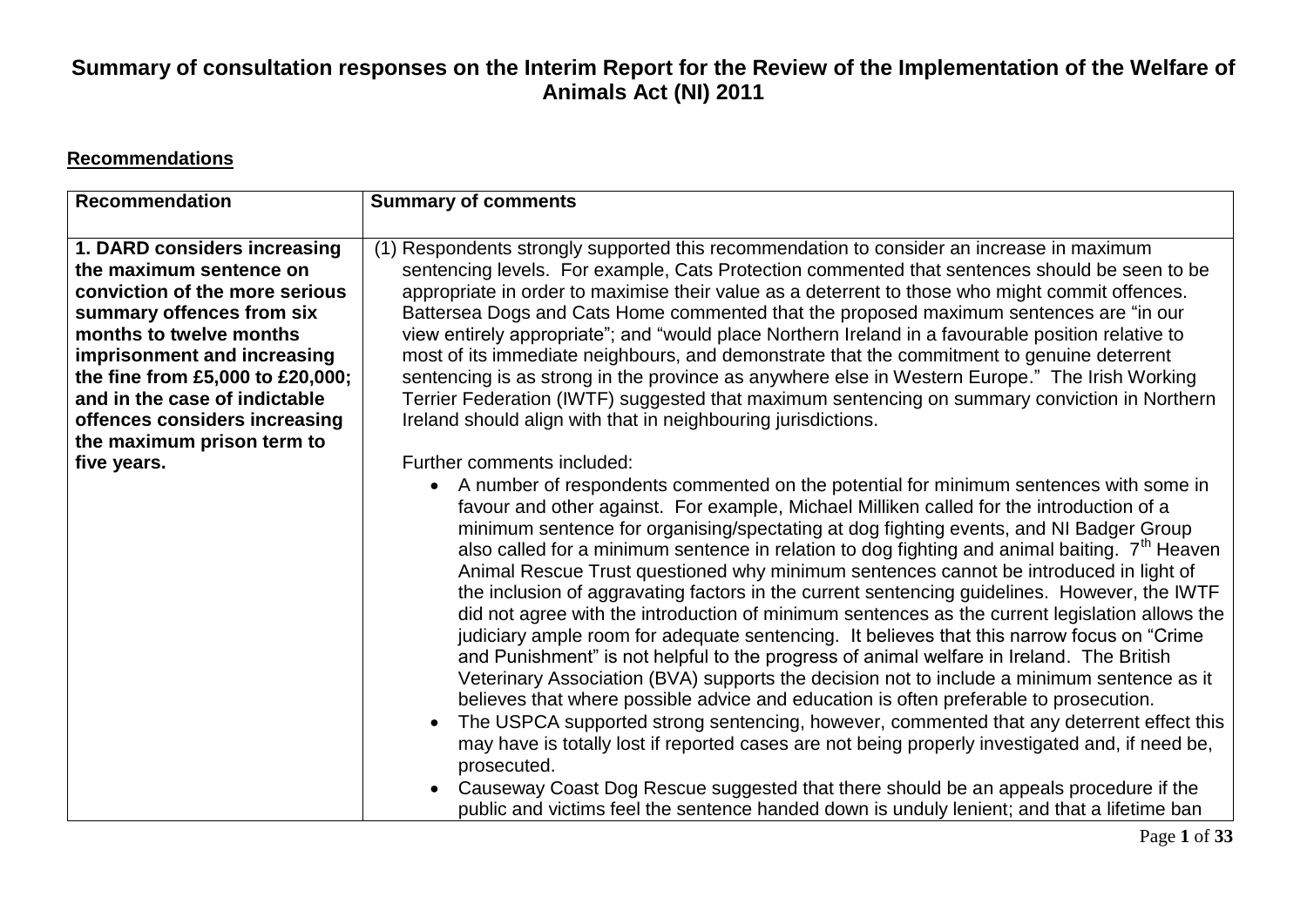|                                                                                                                                                                                                               | should automatically be imposed on anyone convicted of animal cruelty and if this is<br>breached a jail term would be then be imposed.<br>Northern Ireland says "No" to animal Cruelty (NISNTAC) suggested that if multiple offences<br>have been committed and/or there are multiple animal victims a separate sentence should<br>be handed down for each offence and victim.                                                                                                                                                                                  |
|---------------------------------------------------------------------------------------------------------------------------------------------------------------------------------------------------------------|-----------------------------------------------------------------------------------------------------------------------------------------------------------------------------------------------------------------------------------------------------------------------------------------------------------------------------------------------------------------------------------------------------------------------------------------------------------------------------------------------------------------------------------------------------------------|
|                                                                                                                                                                                                               | (2) All Councils that responded and the Council Animal Welfare Project Board welcomed this<br>recommendation. Belfast City Council also supported the introduction of minimum sentences for<br>aggravated offences.                                                                                                                                                                                                                                                                                                                                             |
| 2. DOJ consults with relevant<br>organisations to consider what                                                                                                                                               | (1) All of the respondents that commented on this recommendation were in support.                                                                                                                                                                                                                                                                                                                                                                                                                                                                               |
| further steps can be taken to<br>promote awareness of<br>sentencing guidelines for<br>animal welfare offences.                                                                                                | (2) All Councils that responded and the Council Animal Welfare Project Board welcomed this<br>recommendation.                                                                                                                                                                                                                                                                                                                                                                                                                                                   |
| 3. DARD VS review<br>performance standards as part<br>of the post-implementation<br>review of the animal welfare<br>enhancements to APHIS.                                                                    | No specific comments were made by respondents on this recommendation although a number<br>indicated that they were generally content.                                                                                                                                                                                                                                                                                                                                                                                                                           |
| 4. DARD VS monitor the level<br>and outcome of anonymous<br>and vexatious calls and if<br>necessary review their<br>procedures. In addition, they<br>should consider reporting the<br>number of anonymous and | The Society of Greyhound Veterinarians commented that the greyhound industry has experienced<br>vexatious anonymous welfare complaints. It stated that while the Society is mindful of the civil rights of<br>complainants and would not wish to deter whistleblowers from reporting well-founded welfare concerns,<br>it would wish to see DARD taking a close interest in the number and outcome of such calls. The Society<br>expressed a strong preference for the publication of the number of anonymous vexatious calls in the<br>proposed annual report. |
| vexatious calls in the annual<br>report.                                                                                                                                                                      | No other respondents made specific comments on this recommendation although a number indicated<br>that they were generally content.                                                                                                                                                                                                                                                                                                                                                                                                                             |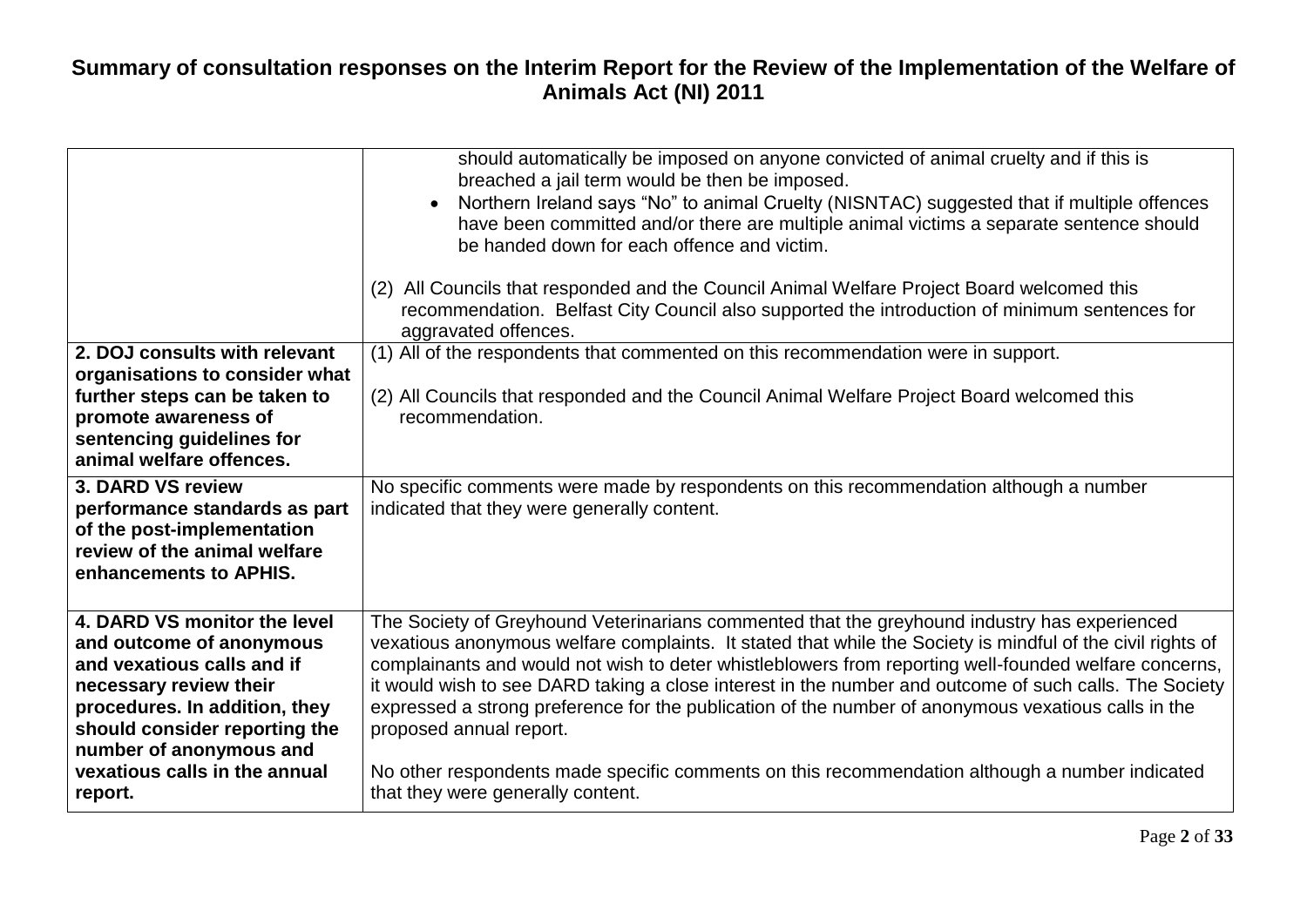| 5. DARD VS incorporate<br>lessons learned from case<br>reviews in staff training in the<br>implementation and<br>enforcement of the appropriate<br>legislation.                              | No specific comments were made by respondents on this recommendation although a number<br>indicated that they were generally content.                                                                                                                                                                                                                                                                                                                                                                                                                                                                                                                                                                                                                                                                                                                                                                                                                                                    |  |
|----------------------------------------------------------------------------------------------------------------------------------------------------------------------------------------------|------------------------------------------------------------------------------------------------------------------------------------------------------------------------------------------------------------------------------------------------------------------------------------------------------------------------------------------------------------------------------------------------------------------------------------------------------------------------------------------------------------------------------------------------------------------------------------------------------------------------------------------------------------------------------------------------------------------------------------------------------------------------------------------------------------------------------------------------------------------------------------------------------------------------------------------------------------------------------------------|--|
| 6. DARD VS continue with the<br>current arrangement of<br>monitoring the effectiveness of<br>call-handling and, if any<br>problems are detected, provide<br>additional training.             | No specific comments were made by respondents on this recommendation although a number<br>indicated that they were generally content.                                                                                                                                                                                                                                                                                                                                                                                                                                                                                                                                                                                                                                                                                                                                                                                                                                                    |  |
| 7. DARD VS continue to review<br>policies, procedures, standard<br>forms and guidance as and<br>when the need arises (e.g.<br>changes in legislation, review<br>of best practice in a case). | No specific comments were made by respondents on this recommendation although a number<br>indicated that they were generally content.                                                                                                                                                                                                                                                                                                                                                                                                                                                                                                                                                                                                                                                                                                                                                                                                                                                    |  |
| 8. Councils continue to report<br>to the Animal Welfare Project<br>Board on achievement of the<br>targets set out in their Call<br><b>Prioritisation policy.</b>                             | (1) All respondents that commented specifically on this recommendation were in support.<br>Further comments included:<br>Battersea Dogs and Cats Home and Lucy's Trust expressed concern that priority 1 calls to<br>animal welfare can take up to one day to respond to as this may be too slow for animals in<br>immediate danger and that a 24 hour on-call service should be made available.<br>Causeway Coast Dog Rescue expressed concern about the time scale AWO's work within<br>when dealing with a call from the public and that members of the public can sometimes not<br>understand the priority call system. If the public are given a rough time frame for the AWO to<br>attend it would alleviate some concerns they may have instead of just saying the information<br>will be passed to the officer to deal with. Call operators need to inform the caller of a rough<br>time frame of when the AWO will call to assess the situation and give feedback to the caller |  |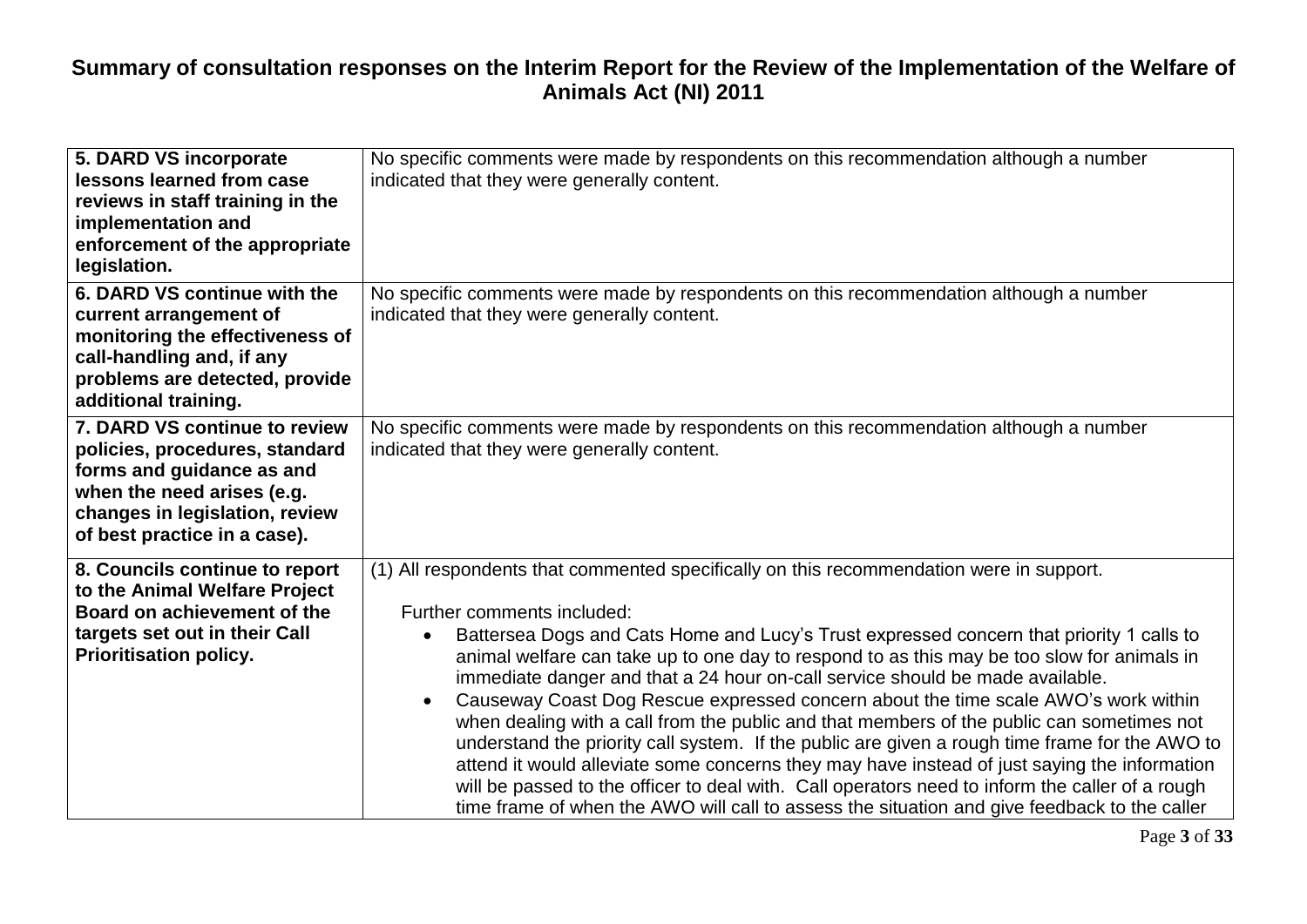|                                                                                                                                                                   | about action taken e.g. improvement notice.<br>Lucy's Trust suggested that each Council area should have a head dog warden who will also<br>act as deputy to the AWO and therefore dramatically increase response times.                                                                                                                                                                                                                                                                                                                                         |
|-------------------------------------------------------------------------------------------------------------------------------------------------------------------|------------------------------------------------------------------------------------------------------------------------------------------------------------------------------------------------------------------------------------------------------------------------------------------------------------------------------------------------------------------------------------------------------------------------------------------------------------------------------------------------------------------------------------------------------------------|
|                                                                                                                                                                   | (2) Two Councils agreed with this recommendation, with one Council stating that this is a matter for the<br>Animal Welfare Project Board.                                                                                                                                                                                                                                                                                                                                                                                                                        |
| 9. DARD and the Animal<br><b>Welfare Project Board continue</b><br>to review the required level of<br>funding for enforcement of the<br>non-farmed animal welfare | (1) All respondents that commented specifically on this recommendation were in support. For example,<br>Battersea Dogs and Cats Home commented that the steady increase in cases recorded in Table 4<br>of the Interim Report demonstrates that there is a continued need for the increased number of<br>AWOs that have been recruited since the legislation was put in place.                                                                                                                                                                                   |
| service.                                                                                                                                                          | Further comments included:                                                                                                                                                                                                                                                                                                                                                                                                                                                                                                                                       |
|                                                                                                                                                                   |                                                                                                                                                                                                                                                                                                                                                                                                                                                                                                                                                                  |
|                                                                                                                                                                   | Ballysaggart Environmental Group commented that there are not enough AWOs to cover NI.<br>Cats Protection commented that they would like to see a recommendation to Councils that<br>funding is made available within Councils to support (Trap/Neuter/Return) TNR, perhaps<br>using expenditure dedicated to pest control.                                                                                                                                                                                                                                      |
|                                                                                                                                                                   | (2) Councils agreed with this recommendation.                                                                                                                                                                                                                                                                                                                                                                                                                                                                                                                    |
|                                                                                                                                                                   | Further comments included:                                                                                                                                                                                                                                                                                                                                                                                                                                                                                                                                       |
|                                                                                                                                                                   | A level of funding in excess of £820K similar to that received by Councils in the two previous<br>$\bullet$<br>financial years will be required if there is to be no reduction in the level of Service for<br>2015/16. This is likely to be in excess of £1M depending on demand levels and associated<br>variable costs.<br>This will only allow Councils to continue operate a reactive service at full capacity with no<br>scope to further expand the service.<br>Should it appear that the budget may not be sufficient to meet the full year's demand then |
|                                                                                                                                                                   | this and other Councils will have to consider reduction in service to operate within the<br>allocated budget.                                                                                                                                                                                                                                                                                                                                                                                                                                                    |
|                                                                                                                                                                   | Consideration of the introduction of an out-of-hours contact for animal welfare cases (24<br>hours a day) needs to be resourced adequately and the need to increase funding allocated                                                                                                                                                                                                                                                                                                                                                                            |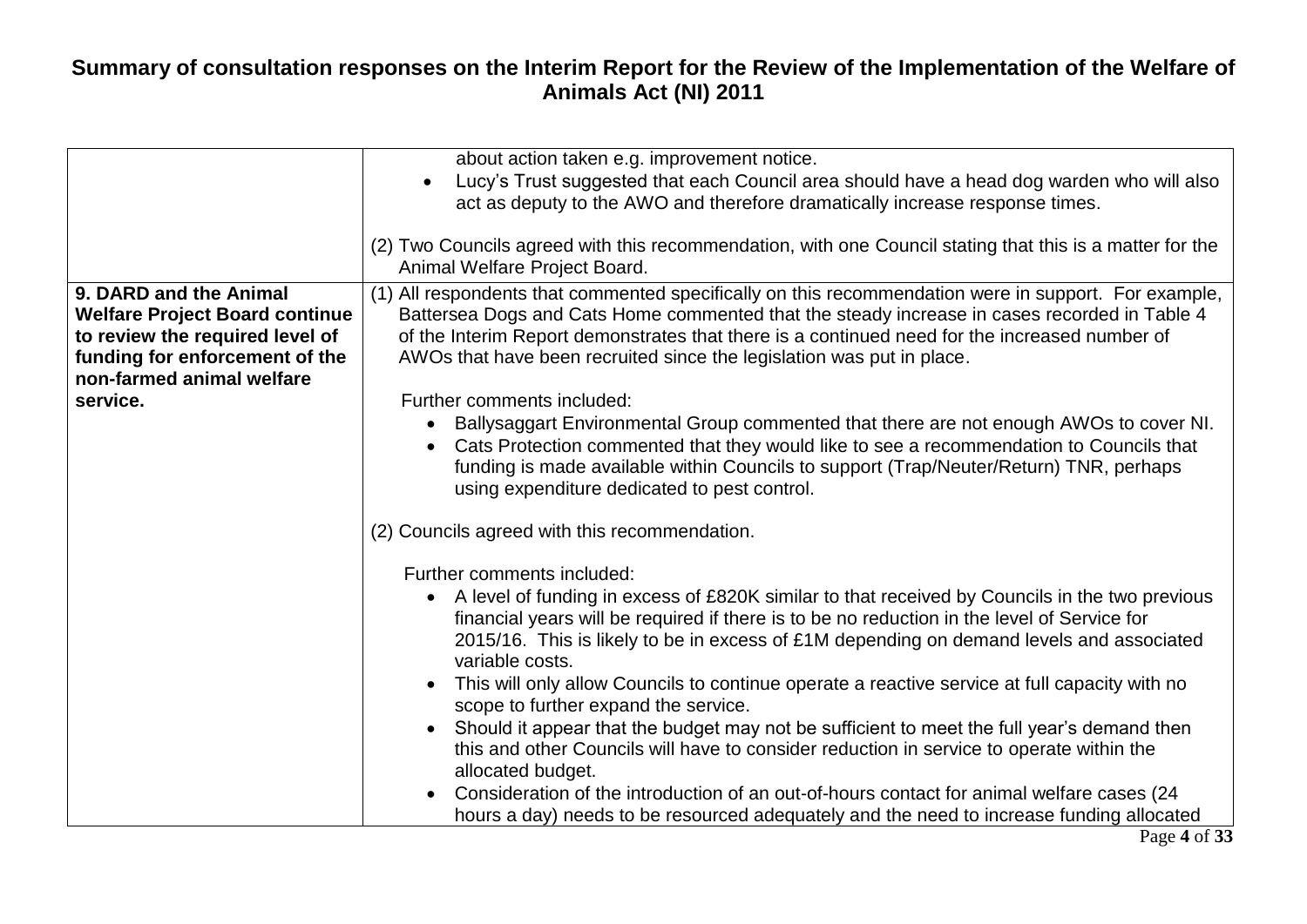|                                                                                                                                                                                                                                                                 | by DARD for this function.                                                                                                                                                                                                                                                                                                                                                                                                                                                                                                                                                                                                                                                                                               |
|-----------------------------------------------------------------------------------------------------------------------------------------------------------------------------------------------------------------------------------------------------------------|--------------------------------------------------------------------------------------------------------------------------------------------------------------------------------------------------------------------------------------------------------------------------------------------------------------------------------------------------------------------------------------------------------------------------------------------------------------------------------------------------------------------------------------------------------------------------------------------------------------------------------------------------------------------------------------------------------------------------|
| 10. Councils continue to review<br>the volume of work, budget<br>and spend on a quarterly basis<br>and continue to seek to create<br>efficiencies, where possible.                                                                                              | (1) All of the respondents that commented on this recommendation were in support.<br>Further comments included:<br>Corinne Jordan expressed concern at level of competence and capability of the current<br>structure, believing that one animal welfare officer cannot respond to or intervene in every<br>case reported over a vast geographical area, and questioned why the system here is not<br>similar to the rest of the UK with RSPCA officers out investigating animal abuse in<br>partnership with the police and AWOs.                                                                                                                                                                                       |
|                                                                                                                                                                                                                                                                 | (2) Seven Councils and the Council Animal Welfare Project Board supported this recommendation.<br>Further comments included:<br>Council's review volume of work, budget and spend on a monthly basis and processes are<br>ongoing to streamline work.<br>The ethos of continuous improvement is at the heart of all Council functions and will continue<br>to do so.                                                                                                                                                                                                                                                                                                                                                     |
| 11. Chief Executives of the<br>eleven new Councils should<br>consider the information<br>provided to them by the<br><b>Review when making decisions</b><br>about the operating model for<br>the delivery of the animal<br>welfare service from 1 April<br>2015. | All of the respondents that commented on this recommendation were in support.<br>(1)<br>Further comments included:<br>The Dogs Trust stated that with the amalgamation of 26 Councils to 11 super Councils it<br>remains concerned about the levels of enforcement of the legislation by Councils,<br>particularly in relation to budgets and resources.<br>NISNTAC suggested increasing the number of animal welfare officers to 11 (one for each<br>$\bullet$<br>Council area) and a way to fund this would be to reduce the number of line managers as 3<br>managers are showing for 9 animal welfare officers and they think that one centrally located<br>line manager could quite easily oversee 11 roaming staff. |
|                                                                                                                                                                                                                                                                 | Seven Councils and the Council Animal Welfare Project Board responded to advise that delivery<br>(2)<br>structures are being considered.                                                                                                                                                                                                                                                                                                                                                                                                                                                                                                                                                                                 |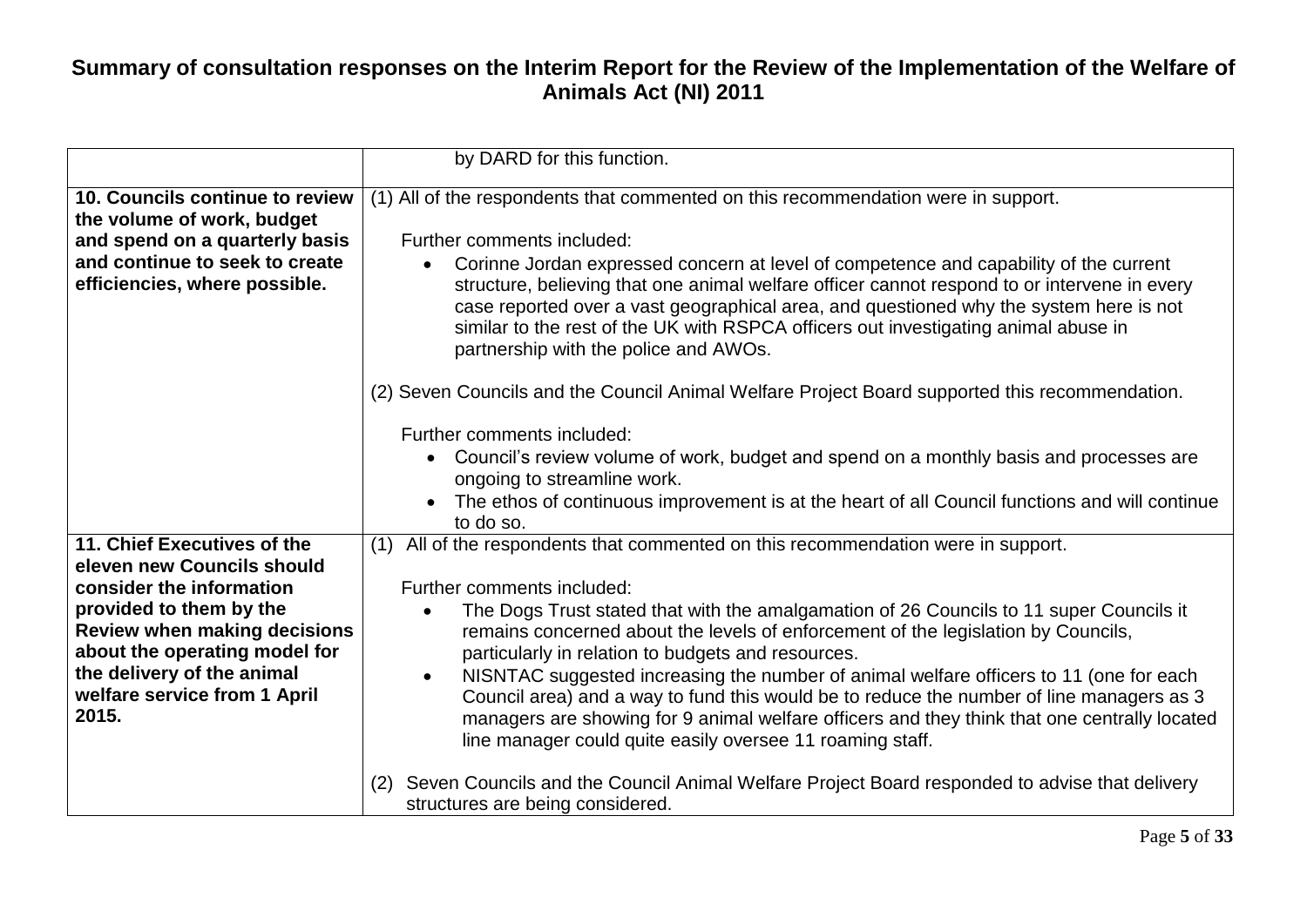| 12. Councils advise DARD as<br>soon as possible of the<br>structures in relation to the<br>animal welfare service post<br><b>LGR</b> to inform decisions in<br>relation to budget planning. | All of the respondents that commented on this recommendation were in support.<br>(1)<br>Further comments included:<br>Battersea Dogs and Cats Home stated that it would be disappointing in the extreme if the<br>significant progress (and it must be considered significant progress that almost 5,000<br>investigations took place in 2013/14) made since the passage of the Welfare of Animals Act<br>2011 were stalled owing to the complications of merging local authorities. The increased use<br>of AWOs demonstrates a need for the service that they provide, and for appropriate<br>resources to be continued.<br>Countryside Alliance Ireland commented on the need for consistency within Councils in<br>$\bullet$<br>respect of the delivery of the animal welfare service and said the current arrangement<br>should be maintained unless there is overwhelming evidence that an alternative delivery<br>model would be fairer and more beneficial. |
|---------------------------------------------------------------------------------------------------------------------------------------------------------------------------------------------|---------------------------------------------------------------------------------------------------------------------------------------------------------------------------------------------------------------------------------------------------------------------------------------------------------------------------------------------------------------------------------------------------------------------------------------------------------------------------------------------------------------------------------------------------------------------------------------------------------------------------------------------------------------------------------------------------------------------------------------------------------------------------------------------------------------------------------------------------------------------------------------------------------------------------------------------------------------------|
|                                                                                                                                                                                             | Seven Councils and the Council Animal Welfare Project Board support the recommendation.<br>(2)                                                                                                                                                                                                                                                                                                                                                                                                                                                                                                                                                                                                                                                                                                                                                                                                                                                                      |
| 13. Councils consider a<br>consistent policy in relation to<br>delegating the power to                                                                                                      | No specific comments were made by respondents on this recommendation although a number<br>(1)<br>indicated that they were generally content.                                                                                                                                                                                                                                                                                                                                                                                                                                                                                                                                                                                                                                                                                                                                                                                                                        |
| instigate legal proceedings to<br>the relevant Director or Head of<br><b>Service post LGR.</b>                                                                                              | Six Councils and the Council Animal Welfare Project Board responded and most supported this<br>(2)<br>recommendation – although noted that it is a matter for each individual Council. Most Councils<br>have adopted a Scheme of Delegation which includes animal welfare. Mid and East Antrim<br>Borough Council (MEABC) meet on a monthly basis and do not consider it essential that these<br>powers are delegated.                                                                                                                                                                                                                                                                                                                                                                                                                                                                                                                                              |
| 14. Councils provide guidance<br>to AWOs in relation to<br>offending by children and<br>young people.                                                                                       | All of the respondents that commented on this recommendation were in support. For example,<br>(1)<br>Countryside Alliance Ireland agreed that, following the Review identifying that guidance from the<br>Public Prosecution Service (PPS) in relation to offending by children and young people is not<br>currently included in Council procedures, that this should be provided to staff.                                                                                                                                                                                                                                                                                                                                                                                                                                                                                                                                                                         |
|                                                                                                                                                                                             | Six Councils and the Council Animal Welfare Project Board supported this recommendation.<br>(2)<br>Councils will consider this in line with their enforcement policy but it is for each individual Council to                                                                                                                                                                                                                                                                                                                                                                                                                                                                                                                                                                                                                                                                                                                                                       |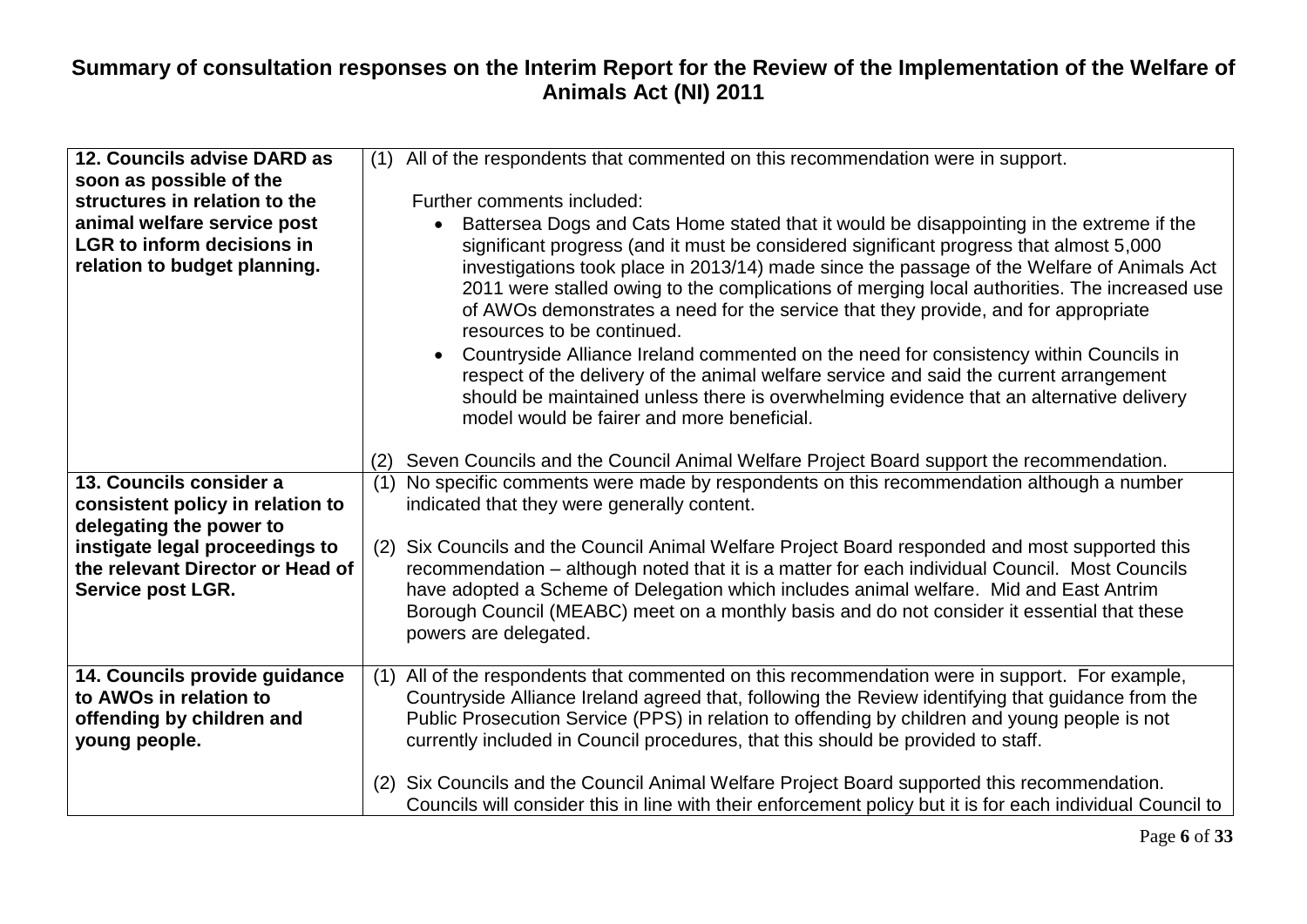|                                                                                                                                                                                                                                                                                                                           | address. Animal welfare officers will be advised of the Council policy and undertake appropriate<br>child protection training.                                                                                                                                                                                                                                                                                                                                                                                                                                                                                                                                                                                                                                                   |
|---------------------------------------------------------------------------------------------------------------------------------------------------------------------------------------------------------------------------------------------------------------------------------------------------------------------------|----------------------------------------------------------------------------------------------------------------------------------------------------------------------------------------------------------------------------------------------------------------------------------------------------------------------------------------------------------------------------------------------------------------------------------------------------------------------------------------------------------------------------------------------------------------------------------------------------------------------------------------------------------------------------------------------------------------------------------------------------------------------------------|
| 15. Councils provide specific<br>training on dealing with<br>vulnerable adults and continue                                                                                                                                                                                                                               | No specific comments were made by respondents on this recommendation although a number<br>(1)<br>indicated that they were generally content.                                                                                                                                                                                                                                                                                                                                                                                                                                                                                                                                                                                                                                     |
| to incorporate learning from<br>on-going cases into guidance<br>and practice.                                                                                                                                                                                                                                             | (2)<br>Six Councils and the Council Animal Welfare Project Board responded and commented that the<br>Animal Welfare Project Board will source appropriate training in relation to enforcement involving<br>vulnerable adults and develop guidance as necessary.                                                                                                                                                                                                                                                                                                                                                                                                                                                                                                                  |
| 16. Councils to formalise the<br>procedures which are currently<br>in draft form for AWOs and<br>continue to undertake routine<br>periodic review of policies,<br>procedures, standard forms<br>and guidance documents as<br>good practice, address<br>procedural gaps and<br>periodically conduct<br>consistency audits. | All of the respondents that commented on this recommendation were in support.<br>(1)<br>Further comments included:<br>• NISNTAC asked for a review of the criteria that the AWOs inspect, with regard specifically to<br>animal isolation. Dogs are currently deemed to be adequately housed based on physical<br>requirements but leaving a dog alone outside with no human company causes unnecessary<br>suffering and often leads to aggression<br>Six Councils and the Animal Welfare Project Board responded and commented that Councils have<br>(2)<br>a number of formalised procedures and continue to undertake routine review of policies,<br>procedures, standard forms and guidance documents. A consistency audit protocol will be<br>developed for Animal Welfare. |
| 17. The conditions required for<br>obtaining a dog breeding                                                                                                                                                                                                                                                               | All of the respondents that commented on this recommendation were in support.<br>(1)                                                                                                                                                                                                                                                                                                                                                                                                                                                                                                                                                                                                                                                                                             |
| licence should be made<br>available on Council websites,<br>the NI Direct website and the<br>proposed single animal welfare<br>website.                                                                                                                                                                                   | Further comments included:<br>The Kennel Club provided information on the Assured Breeder Scheme which is now in its<br>$\bullet$<br>11 <sup>th</sup> year, with 7k members and around 31k puppies annually. They also recommend the<br>following: prohibition of sale of puppies in pet shops or retail premises; promote advice<br>about "do's and don'ts" of buying puppies; make the Assured Breeding Scheme conditions<br>mandatory; and issue guidance and training to Councils on the minimum requirements to<br>ensure consistency.                                                                                                                                                                                                                                      |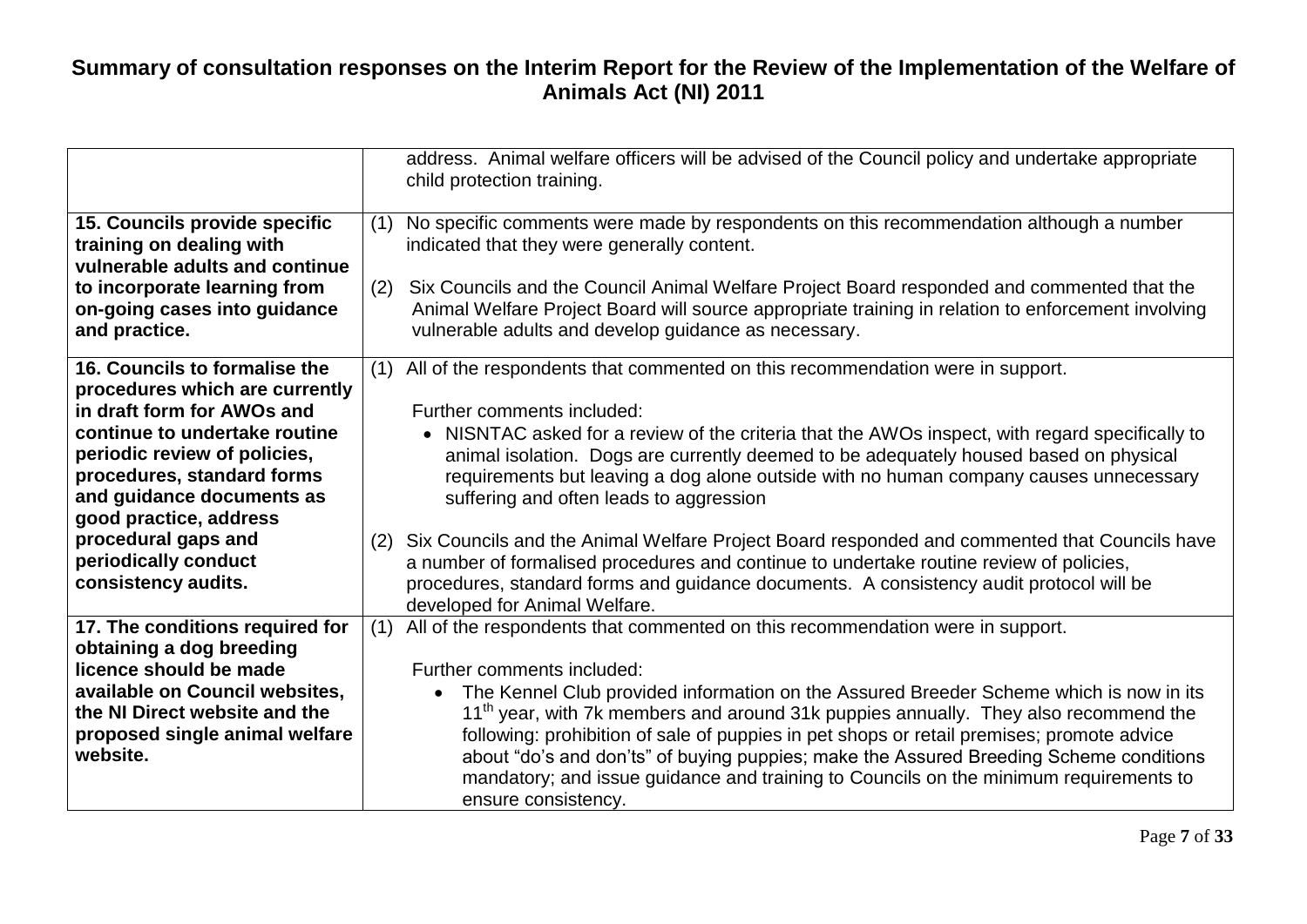|                                                                                                                                                          | Battersea Dogs and Cats Home referred to their Westminster campaign "end backstreet"<br>$\bullet$<br>breeding", and called for full implementation of breeding establishment licensing.<br>The Irish Coursing Club suggested that the conditions for obtaining a dog breeding licence<br>should be made available at the two greyhound racetracks and websites for those<br>racetracks.<br>Six Councils and the Animal Welfare Project Board responded in support of this recommendation<br>(2) |
|----------------------------------------------------------------------------------------------------------------------------------------------------------|-------------------------------------------------------------------------------------------------------------------------------------------------------------------------------------------------------------------------------------------------------------------------------------------------------------------------------------------------------------------------------------------------------------------------------------------------------------------------------------------------|
|                                                                                                                                                          | and noted that it is for each individual Council to address.                                                                                                                                                                                                                                                                                                                                                                                                                                    |
| 18. The PSNI obtain input<br>from Council AWOs to<br>training for new officers and<br>call handlers.                                                     | All of the respondents that commented on this recommendation were in support. For example<br>(1)<br>Countryside Alliance Ireland agreed that call handlers need to be more informed in order to<br>correctly disseminate the information provided to ensure it is allocated to the relevant personnel.                                                                                                                                                                                          |
|                                                                                                                                                          | Further comments included:                                                                                                                                                                                                                                                                                                                                                                                                                                                                      |
|                                                                                                                                                          | Countryside Alliance Ireland also commented that, ideally a dedicated animal welfare unit<br>within PSNI would be welcomed although they are aware of funding pressures. They feel<br>the dedicated Wildlife Liaison Officer (WLO) has been extremely beneficial but additional<br>support for the WLO is required on an ongoing basis and the funding needs to be provided<br>for this.                                                                                                        |
|                                                                                                                                                          | Six Councils and the Animal Welfare Project Board responded in support of this recommendation<br>(2)<br>and commented that they will readily assist as required. MEABC has historically engaged in<br>programmed training for PSNI in environmental health legislation.                                                                                                                                                                                                                         |
| 19. The PSNI make information<br>available for call handlers on                                                                                          | (1) All of the respondents that commented on this recommendation were in support.                                                                                                                                                                                                                                                                                                                                                                                                               |
| the investigative<br>responsibilities of PSNI, DARD                                                                                                      | (2) Six Councils and Animal Welfare Project Board commented that this is a matter for the PSNI to<br>address.                                                                                                                                                                                                                                                                                                                                                                                   |
| and Councils for animal<br>welfare issues, and to include<br>contact details of relevant<br>agencies should the matter<br>need referred to another body. |                                                                                                                                                                                                                                                                                                                                                                                                                                                                                                 |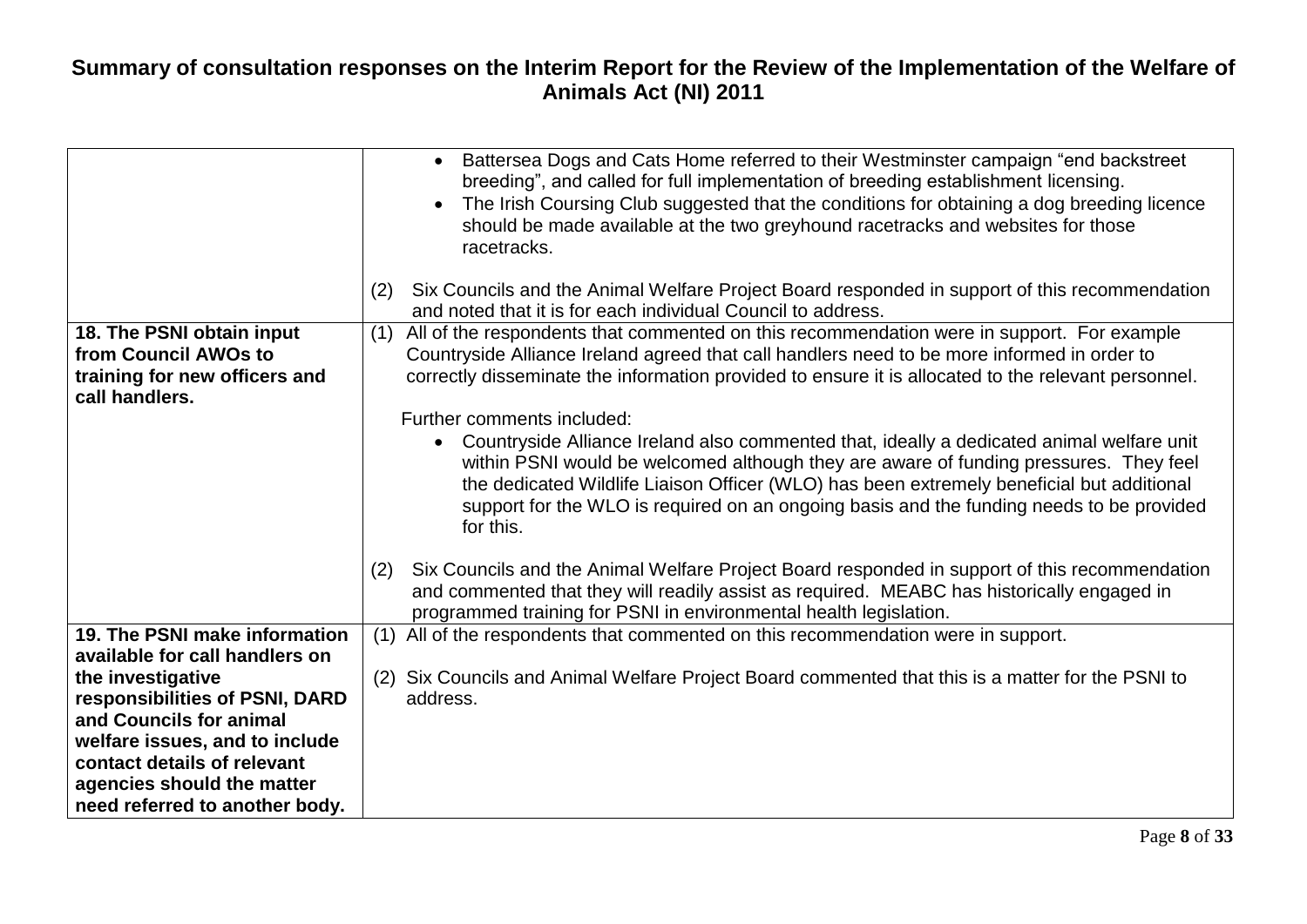| 20. The PSNI provide                                        | (1) All of the respondents that commented on this recommendation were in support.                       |
|-------------------------------------------------------------|---------------------------------------------------------------------------------------------------------|
| operational officers with                                   |                                                                                                         |
| guidance that can be accessed                               | Further comments included:                                                                              |
| when out on patrol, advising                                | The USPCA commented that each of the 11 policing districts should have specialist wildlife<br>$\bullet$ |
| on animal welfare                                           | officers, drawn from existing ranks and provided with an additional area of expertise at a              |
| responsibilities of each of the                             | modest cost and with a major impact.                                                                    |
| three enforcement bodies                                    | The NI Badger Group suggested that PSNI need to put in place a dynamic specialist unit to               |
| (PSNI, DARD, Council) and                                   | tackle wildlife crime similar to what has been set up in North Wales.                                   |
| focusing on the common                                      |                                                                                                         |
| animal welfare offences police                              | Six Councils and Animal Welfare Project Board commented that this is a matter for the PSNI to<br>(2)    |
| officers are likely to investigate                          | address.                                                                                                |
| i.e. animal fighting, horses on                             |                                                                                                         |
| roads.                                                      |                                                                                                         |
| 21. The PSNI investigating                                  | All of the respondents that commented on this recommendation were in support.<br>(1)                    |
| officer, upon securing a                                    |                                                                                                         |
| <b>Disqualification Order, should</b>                       | Further comments included:                                                                              |
| forward details to the Wildlife                             | NISNTAC commented that this issue is extremely important and any visits should be                       |
| <b>Liaison Officer and local</b>                            | unannounced so that people do not have the opportunity to remove any unlawfully held                    |
| policing team. The information                              | animals from the property before the inspection.                                                        |
| should also be placed and                                   | NISNTAC noted that orders are placed against an individual and not their address, and this              |
| flagged on the computer                                     | creates a loophole where the person can get around the order by stating that the animal(s)              |
| system. The Order should be                                 | does not belong to them but to another party at that address.                                           |
| formally monitored at least<br>twice a year and evidence of | NISNTAC also noted that Judges do have specific wording available to them around exactly                |
| monitoring should be entered                                | what level of contact a person is permitted to have with any animal(s) under their                      |
| on the computer for audit                                   | Disqualification Order, which they would like to see used to their full effect when the courts          |
| purposes.                                                   | issue the orders.                                                                                       |
|                                                             | League Against Cruel Sports said it would be more acceptable if Disqualification Orders                 |
|                                                             | were monitored by an unannounced quarterly visit as opposed to twice yearly.                            |
|                                                             | Countryside Alliance Ireland suggested that PSNI should adopt a risk assessment based                   |
|                                                             | policy for monitoring Disqualification Orders with monitoring at least once per year, and in            |
|                                                             | certain cases visits should be more frequent than twice yearly.                                         |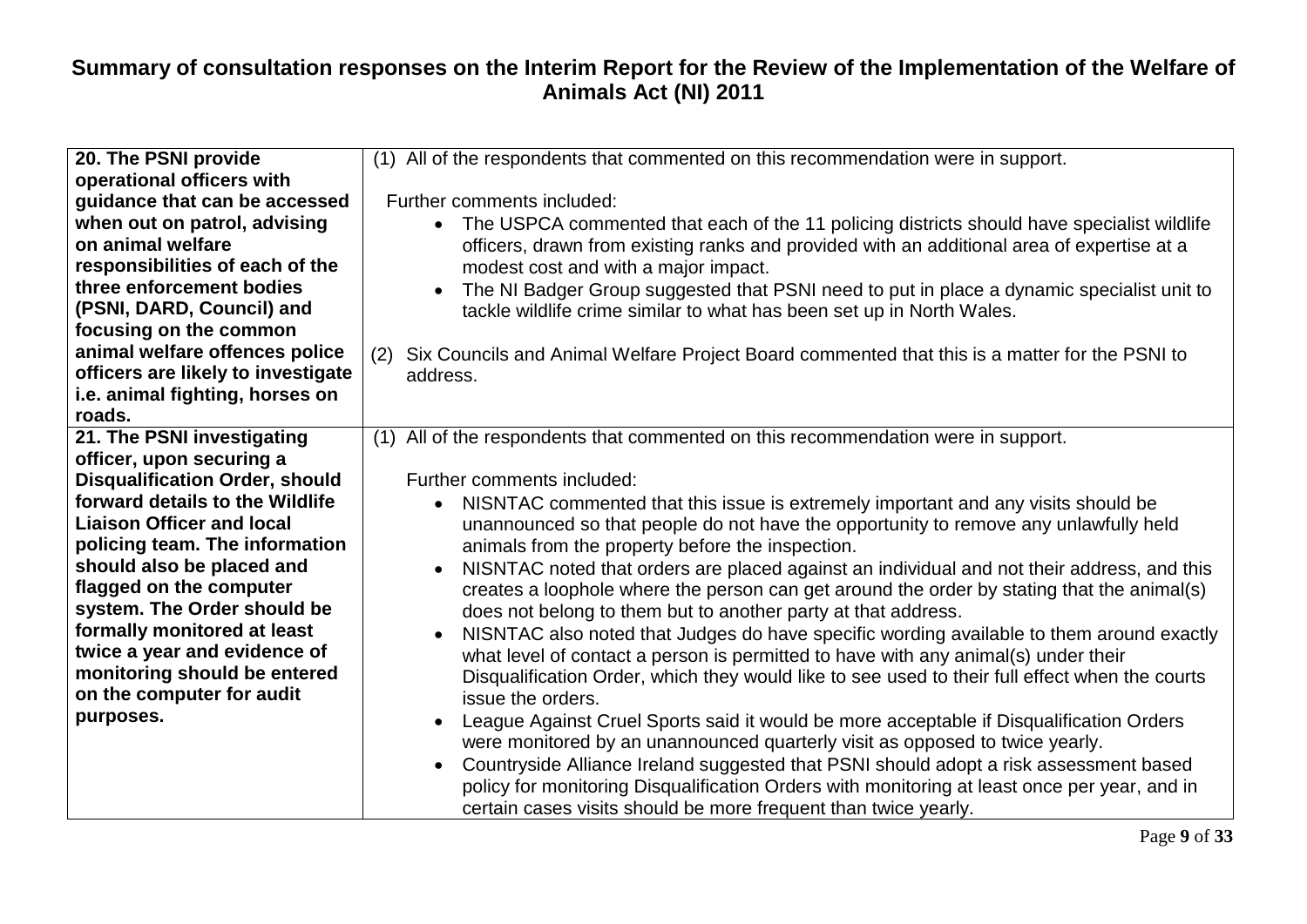|                                                                                                                                                                                           | Six Councils and the Animal Welfare Project Board supported this recommendation.<br>(2)                                                                                                                                                                                                                                                                                                                                    |
|-------------------------------------------------------------------------------------------------------------------------------------------------------------------------------------------|----------------------------------------------------------------------------------------------------------------------------------------------------------------------------------------------------------------------------------------------------------------------------------------------------------------------------------------------------------------------------------------------------------------------------|
| 22. The draft MOU between the<br>three enforcement bodies and<br>the current MOUs between<br><b>DARD and Councils, be</b><br>updated to reflect the outcome<br>of this Review and the new | All of the respondents that commented on this recommendation were in support. For example, one<br>(1)<br>respondee commented that at present "the buck" is being passed between all three bodies with no<br>one body taking responsibility for a situation which is getting out of hand.<br>Six Councils and the Animal Welfare Project Board responded in support of this recommendation.<br>(2)                          |
| structures adopted by<br><b>Councils following LGR.</b>                                                                                                                                   |                                                                                                                                                                                                                                                                                                                                                                                                                            |
| 23. The three enforcement<br>bodies establish protocols for<br>working together in certain<br>situations i.e. abandoned<br>horses and missing pets.                                       | All of the respondents that commented on this recommendation were in support. For example, NI<br>(1)<br>Badger Group commented that all agencies involved in dealing with animal cruelty must work in<br>effective partnership with a clear protocol drawn up of responsibilities, communication channels<br>and standards to be met.                                                                                      |
|                                                                                                                                                                                           | Seven Councils and the Animal Welfare Project Board responded in agreement with this<br>(2)<br>recommendation and will consider this as part of the review of the MOUs.                                                                                                                                                                                                                                                    |
| 24. The three enforcement<br>bodies meet regularly to<br>discuss enforcement of the<br>2011 Act and to share best<br>practice and lessons learned<br>from specific investigations,        | All of the respondents that commented on this recommendation were in support. For example,<br>(1)<br>Lucy's Trust commented that recommendations to improve the facilitation of enforcement are also<br>a welcome addition to the current process, with all bodies working more closely together, and<br>attending regular meetings, less instances of animal welfare breaches will be able to fall through<br>the cracks. |
| NICTS should be invited when<br>required.                                                                                                                                                 | Six Councils and Animal Welfare Project Board agreed with the recommendation and will invite<br>(2)<br>PSNI to meetings with Animal Welfare Line Managers as required.                                                                                                                                                                                                                                                     |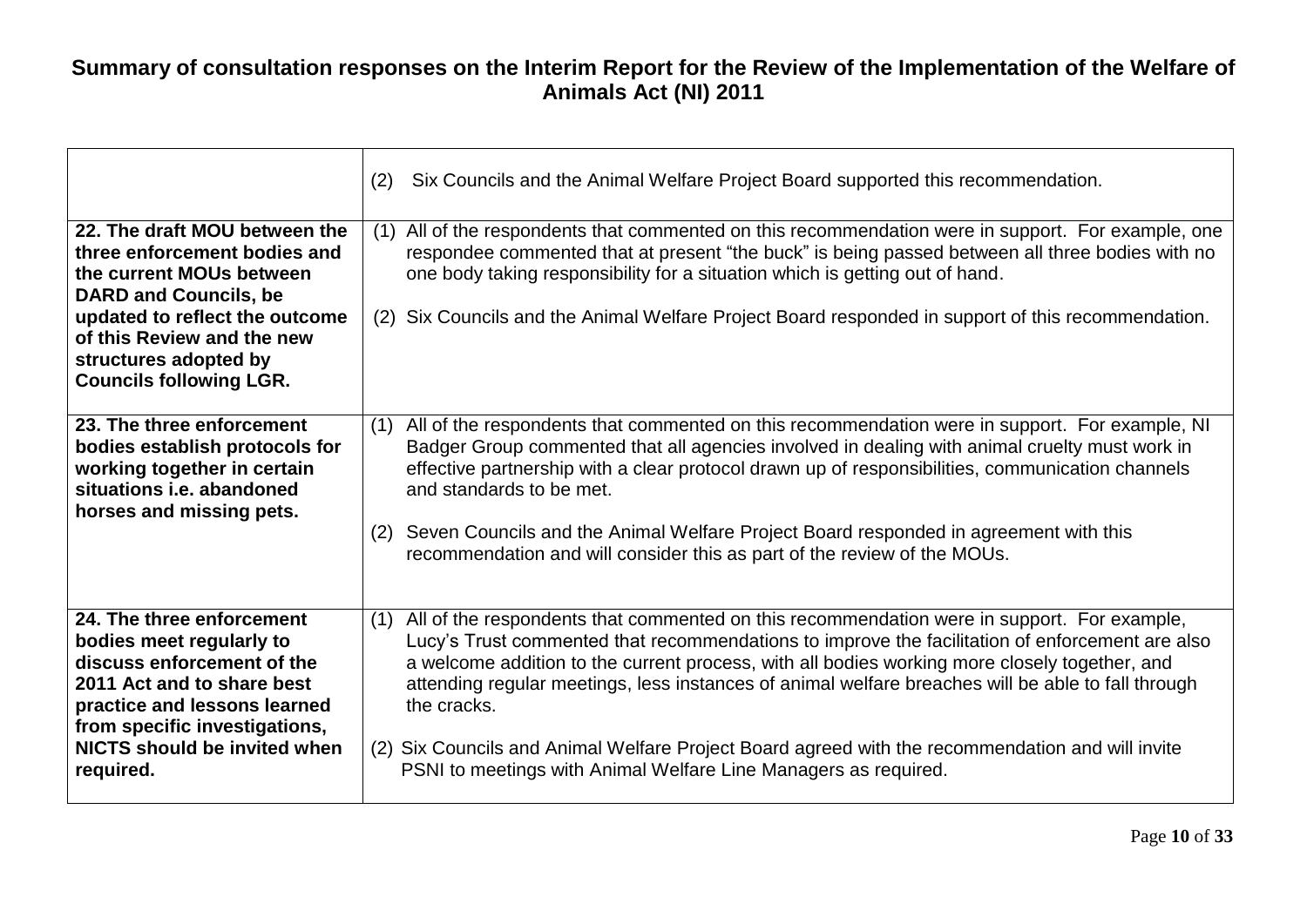| 25. The three enforcement<br>bodies develop templates for<br><b>Disposal, Deprivation and</b><br><b>Disqualification Orders for use</b><br>by prosecutors.                                                                     | (1) All of the respondents that commented on this recommendation were in support. For example,<br>Battersea Dogs and Cats Home said that as a charity which regularly takes in animals that have<br>been removed by law from their owners, they agree that the process should be as swift as practical<br>for the welfare of the dog and the cost of homing for the Local Authorities charged with keeping<br>them. Many dogs struggle with kennel life, even at the most forward-thinking rehoming kennels.<br>Life in a Local Authority holding kennels is often physically and psychologically harder still, and the<br>quicker the process behind Disposal Orders can be arranged the quicker work can begin on finding<br>animals a new life in a new home.<br>(2) Six Councils and the Animal Welfare Project Board responded to support this recommendation and<br>said that efforts to address this recommendation are ongoing as templates have been drafted. |
|--------------------------------------------------------------------------------------------------------------------------------------------------------------------------------------------------------------------------------|------------------------------------------------------------------------------------------------------------------------------------------------------------------------------------------------------------------------------------------------------------------------------------------------------------------------------------------------------------------------------------------------------------------------------------------------------------------------------------------------------------------------------------------------------------------------------------------------------------------------------------------------------------------------------------------------------------------------------------------------------------------------------------------------------------------------------------------------------------------------------------------------------------------------------------------------------------------------|
| 26. DARD progress its<br>application for access to the<br><b>CRV and investigate options</b><br>regarding sharing data with<br>Councils.                                                                                       | All of the respondents that commented on this recommendation were in support. For example,<br>(1)<br>Joseph Boyle said that he would like to see the introduction of a register of those convicted of<br>animal cruelty with their name remaining on it for life. NI Badger Group agreed with a<br>database/register but suggested it is managed by the PSNI and then shared with other agencies.<br>Seven Councils and the Animal Welfare Project Board support this recommendation.<br>(2)                                                                                                                                                                                                                                                                                                                                                                                                                                                                           |
| 27. DOJ, in conjunction, with<br>partner organisations, to give<br>further consideration as to<br>what, if any, steps can be taken<br>in order to assist animal re-<br>homing organisations with<br>access to conviction data. | Twelve respondents supported this recommendation. For example, 7 <sup>th</sup> Heaven Animal Rescue<br>(1)<br>Trust said that if a charity gives an animal to an animal abuser because they were unaware of their<br>conviction, they have failed in their duty and the public's donations have been misused. It is<br>therefore definitely in the public interest to avoid this. Lucy's Trust said that whilst they understand<br>the need to protect human rights, and that protection of the data itself is imperative, they do feel<br>that animal rescue and rehoming organisations should have some form of access, perhaps through<br>the Council, DARD or PSNI on a case to case basis.                                                                                                                                                                                                                                                                        |
|                                                                                                                                                                                                                                | Further comments included:<br>NISNTAC suggested that rescue/re-homing centres/ licensed breeders could be provided<br>with the appropriate wording which could be incorporated into their adoption forms (or<br>equivalent) and which would facilitate the potential adopter providing permission for the<br>organisation to submit a request for confirmation of whether that person is, or is not,                                                                                                                                                                                                                                                                                                                                                                                                                                                                                                                                                                   |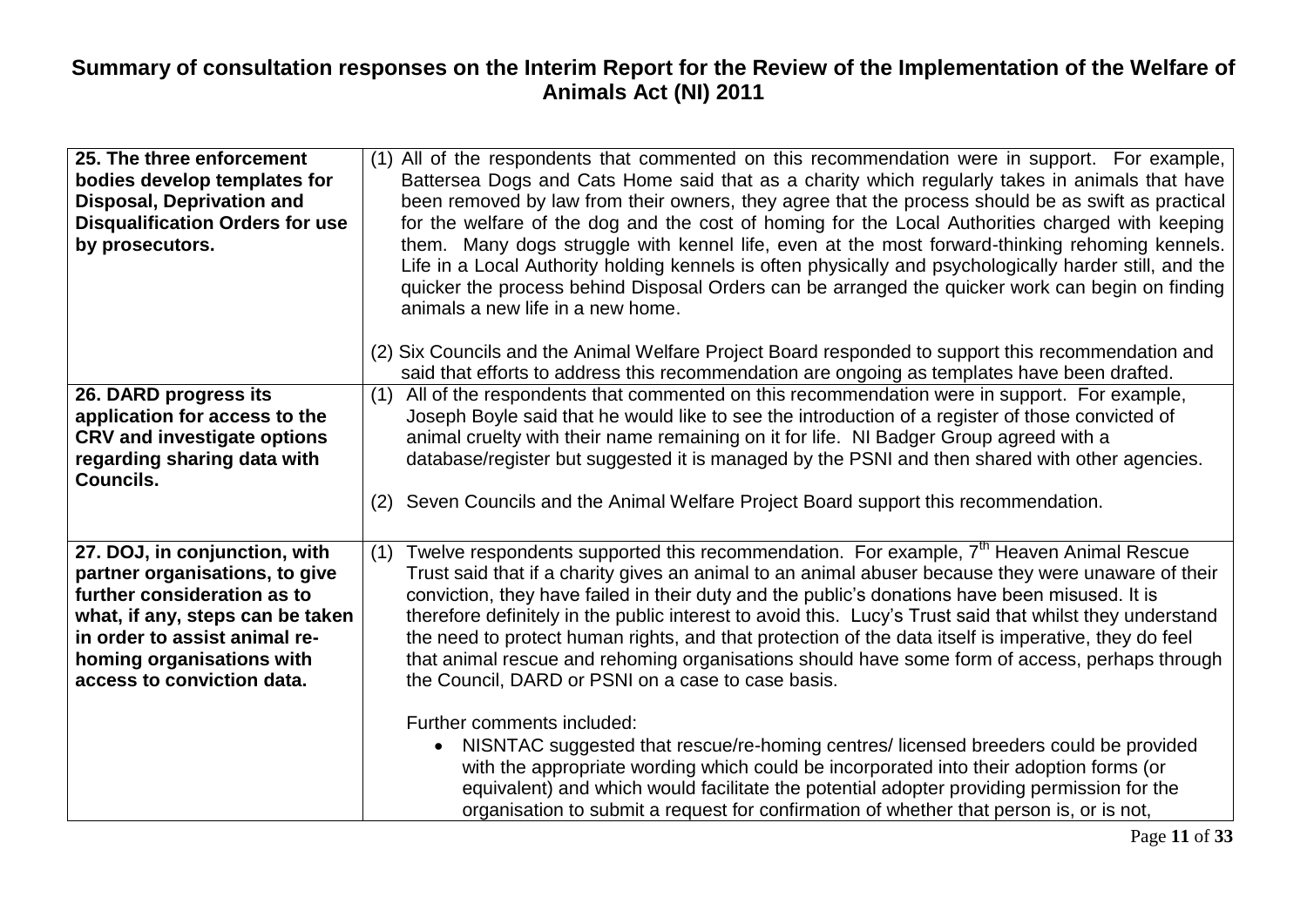|     | currently banned from keeping animals.<br>Lucy's Trust suggested that rather than full access to the CRV, charities could make a<br>$\bullet$<br>phonecall to the relevant body, who can identify if the person they are enquiring about has<br>previously had any convictions, disqualifications or offences against animals logged on the<br>system. Security measures could be put in place and details of the offences would not have<br>to be given out.<br>Battersea Dogs and Cats Home also suggested that a full criminal history is not needed, just<br>to know whether there is anything in the would-be owner's history to suggest mistreatment<br>of animals and that a sensible middle ground could be providing a single point of contact to<br>refer queries to, who could tell if there is anything relevant. They said that if access to the<br>Criminal Record Viewer were possible for rehoming charities, then in most cases it is<br>something that would certainly be used. However, our experience of life without it is that we<br>can make a very accurate assessment, using our experienced rehoming staff's expertise, to<br>tell whether someone is appropriate for rehoming a dog or not. |
|-----|------------------------------------------------------------------------------------------------------------------------------------------------------------------------------------------------------------------------------------------------------------------------------------------------------------------------------------------------------------------------------------------------------------------------------------------------------------------------------------------------------------------------------------------------------------------------------------------------------------------------------------------------------------------------------------------------------------------------------------------------------------------------------------------------------------------------------------------------------------------------------------------------------------------------------------------------------------------------------------------------------------------------------------------------------------------------------------------------------------------------------------------------------------------------------------------------------------------------|
|     | Three respondents opposed this recommendation generally on the basis that access to conviction<br>data for re-homing charities could be open to abuse.                                                                                                                                                                                                                                                                                                                                                                                                                                                                                                                                                                                                                                                                                                                                                                                                                                                                                                                                                                                                                                                                 |
|     | Further comments included:<br>Countryside Alliance Ireland suggested that key members of staff noted as contacts within<br>$\bullet$<br>their relevant Council areas, each of whom would be identifiable to the Councils (and<br>security vetted) as an authorised contact would be able to ask if a specific person in that<br>area were exempt from keeping animals. To ensure data protection, the re-homing charities<br>would only be able to obtain this information from Councils if the person (being vetted) had<br>signed a consent form.<br>Another respondee said that before you purchase a dog you must have already obtained a<br>$\bullet$<br>dog license, and it is the responsibility of Councils to have access to the criminal<br>convictions data and only grant a license to those entitled to obtain one.                                                                                                                                                                                                                                                                                                                                                                                       |
| (2) | Councils and the Council Animal Welfare Project Board supported this recommendation and<br>welcomed DOJ consideration of this issue.                                                                                                                                                                                                                                                                                                                                                                                                                                                                                                                                                                                                                                                                                                                                                                                                                                                                                                                                                                                                                                                                                   |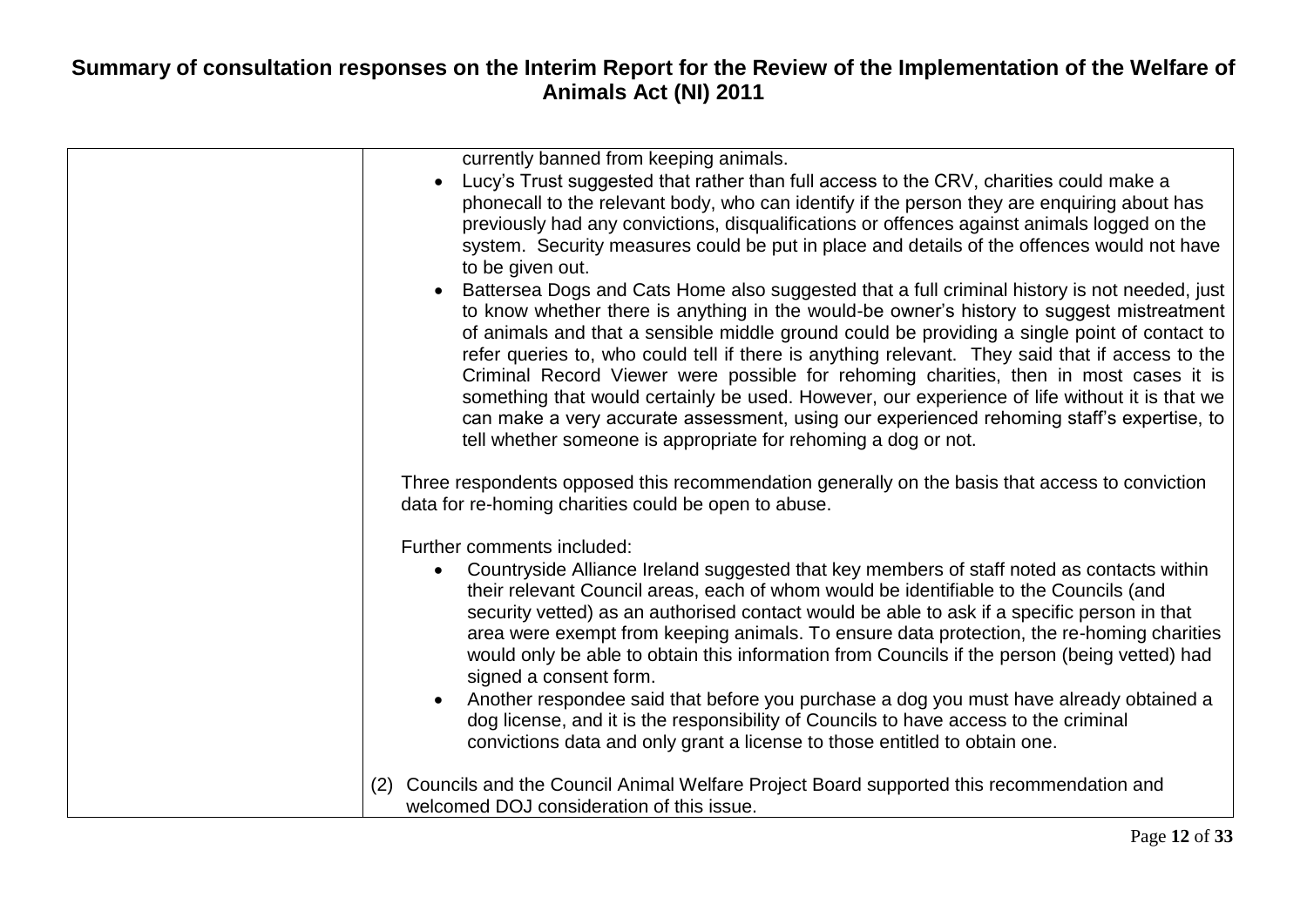| 28. Councils invite expressions                                                              | (1) All of the respondents that commented on this recommendation were in support. For example,                                                                                                                                                                                                                                                                                                                                                                                                                                                                                                                                                                                                                             |
|----------------------------------------------------------------------------------------------|----------------------------------------------------------------------------------------------------------------------------------------------------------------------------------------------------------------------------------------------------------------------------------------------------------------------------------------------------------------------------------------------------------------------------------------------------------------------------------------------------------------------------------------------------------------------------------------------------------------------------------------------------------------------------------------------------------------------------|
| of interest from organisations                                                               | Battersea Dogs and Cats Home said that communication to rehoming organisation about Disposal                                                                                                                                                                                                                                                                                                                                                                                                                                                                                                                                                                                                                               |
| that are in a position to take                                                               | Orders may not be as effective as it could be and the efforts of local authorities/DARD have in the                                                                                                                                                                                                                                                                                                                                                                                                                                                                                                                                                                                                                        |
| ownership of an animal which                                                                 | past been blighted.                                                                                                                                                                                                                                                                                                                                                                                                                                                                                                                                                                                                                                                                                                        |
| may be re-homed as a result of                                                               |                                                                                                                                                                                                                                                                                                                                                                                                                                                                                                                                                                                                                                                                                                                            |
| a Disposal Order granted by                                                                  | Further comments included:                                                                                                                                                                                                                                                                                                                                                                                                                                                                                                                                                                                                                                                                                                 |
| the Courts.                                                                                  | Battersea Dogs and Cats Home also suggested that DARD contact representative bodies<br>for rehoming charities e.g. Association of Dogs and Cats Homes (ADCH) who in turn would<br>contact their membership to potentially help in operational matters.                                                                                                                                                                                                                                                                                                                                                                                                                                                                     |
|                                                                                              | The Irish Coursing Club requested that DARD make the Irish Coursing Club aware of<br>Disposal Orders for registered greyhounds so that the industry might follow up on these<br>greyhounds and their owners.                                                                                                                                                                                                                                                                                                                                                                                                                                                                                                               |
|                                                                                              | Six Councils and the Animal Welfare Project Board responded in support and recommended that<br>(2)<br>all organisations take a similar approach and would welcome DARD guidance in relation to<br>acceptability criteria to be used in assessing suitability                                                                                                                                                                                                                                                                                                                                                                                                                                                               |
| 29. DARD consider licensing of<br>animal sanctuaries, re-homing<br>charities and dog pounds. | All of the respondents that commented on this recommendation were in general support although,<br>(1)<br>for example, 7 <sup>th</sup> Heaven Animal Rescue Trust questioned whether this will involve large fees, as<br>the smaller charities will not be able to afford it, and whether it will apply to individuals. They<br>warned that the introduction of a licence could dissuade these individuals. Countryside Alliance<br>Ireland commented that animal sanctuaries, re-homing charities and dog pounds should be<br>licensed and monitored to ensure their animal welfare standards and practices are compliant,<br>however, this must not impinge on the good work they carry out or deter them from operating. |
|                                                                                              | Further comments included:<br>• Causeway Coast Dog Rescue said that spot inspections should be carried out on all Council<br>pounds to ensure animal welfare regulations are being met also records checked to ensure<br>if a dog has been ill or injured on arrival into Council care that appropriate veterinary care<br>has been given to dogs.<br>Lucy's Trust are extremely pleased to support this recommendation and said that it is<br>imperative to see a standard basic code of practice that each rescue must sign up to, and                                                                                                                                                                                   |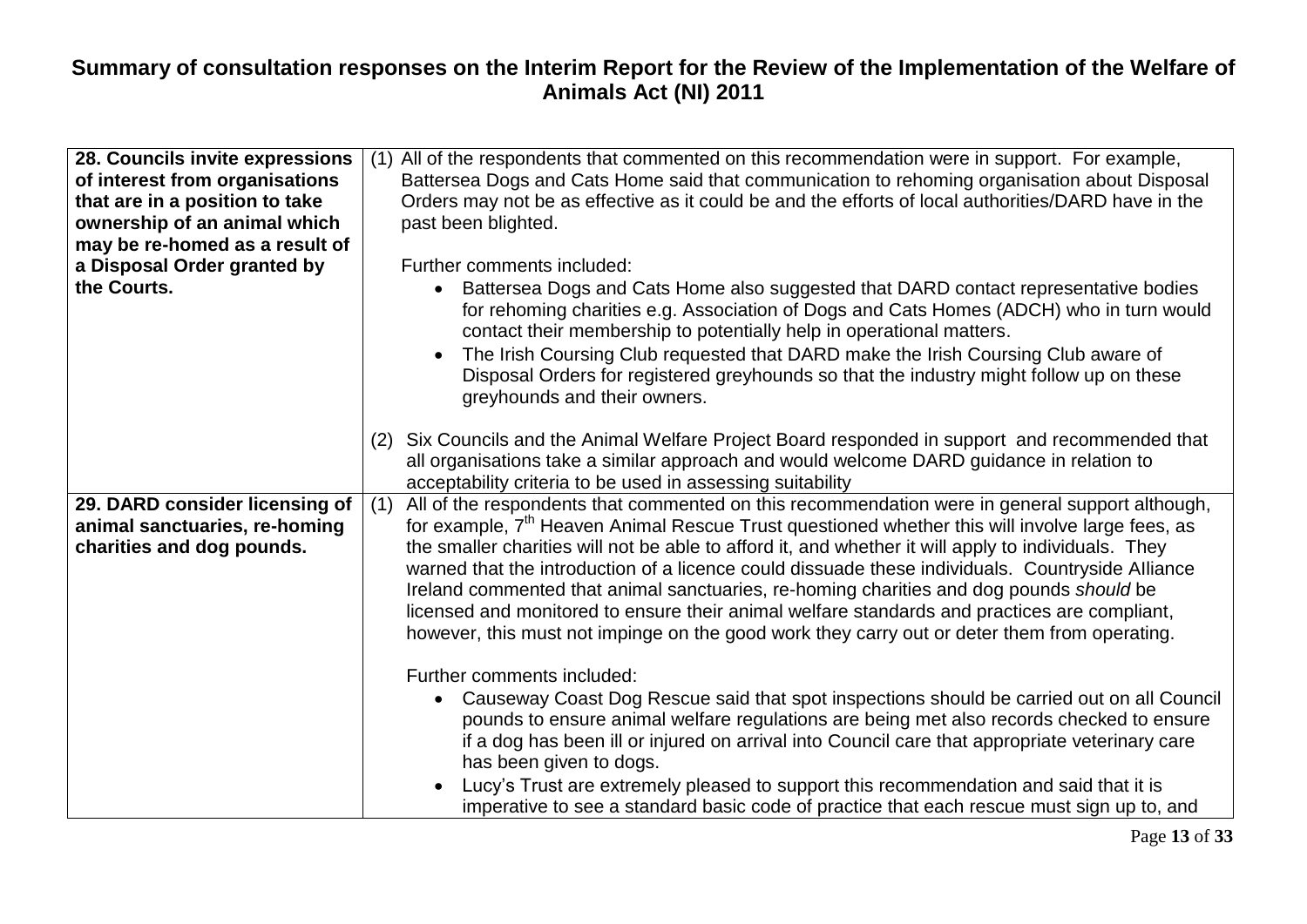|                                | that they agree to have their premises inspected regularly. An annual license would be a<br>good starting point, with any breaches of the code of practice, leading to a loss of said<br>license.<br>Cats Protection highlighted the need for enforcement, saying that a licensing regime that<br>imposes a financial and administrative burden on animal welfare charities that have the<br>highest standards of welfare but which is not enforced against those with poor standards<br>(including those who are well – meaning but unaware of veterinary and behavioural issues)<br>would be an unsatisfactory outcome.<br>The Ornamental Aquatic Trade Association suggested use of a Primary Authority Scheme<br>should be included in this recommendation. |
|--------------------------------|-----------------------------------------------------------------------------------------------------------------------------------------------------------------------------------------------------------------------------------------------------------------------------------------------------------------------------------------------------------------------------------------------------------------------------------------------------------------------------------------------------------------------------------------------------------------------------------------------------------------------------------------------------------------------------------------------------------------------------------------------------------------|
|                                |                                                                                                                                                                                                                                                                                                                                                                                                                                                                                                                                                                                                                                                                                                                                                                 |
|                                | Seven Councils and the Animal Welfare Project Board responded acknowledging the need for<br>(2)<br>revised and extended licensing and recommending that such a scheme should be on full cost<br>recovery or fully funded by central Government.                                                                                                                                                                                                                                                                                                                                                                                                                                                                                                                 |
| 30. Councils make guidance     | All of the respondents that commented on this recommendation were in support. For example,<br>(1)                                                                                                                                                                                                                                                                                                                                                                                                                                                                                                                                                                                                                                                               |
| available on how the public    | Cats Protection would welcome the opportunity to see this guidance in draft form and offer advice                                                                                                                                                                                                                                                                                                                                                                                                                                                                                                                                                                                                                                                               |
| and animal welfare             | to ensure this guidance is most useful to CP and other animal welfare organisations.                                                                                                                                                                                                                                                                                                                                                                                                                                                                                                                                                                                                                                                                            |
| organisations should deal with |                                                                                                                                                                                                                                                                                                                                                                                                                                                                                                                                                                                                                                                                                                                                                                 |
| an animal welfare incident.    | Further comments included:                                                                                                                                                                                                                                                                                                                                                                                                                                                                                                                                                                                                                                                                                                                                      |
|                                | The Irish Coursing Club asked for an addition to the recommendation - That DARD<br>immediately informs the ICC.                                                                                                                                                                                                                                                                                                                                                                                                                                                                                                                                                                                                                                                 |
|                                | (2) Seven Councils and Animal Welfare Project Board responded and requested that the wording of the<br>recommendation is amended to read "that all enforcement bodies involved in animal welfare make<br>guidance available".                                                                                                                                                                                                                                                                                                                                                                                                                                                                                                                                   |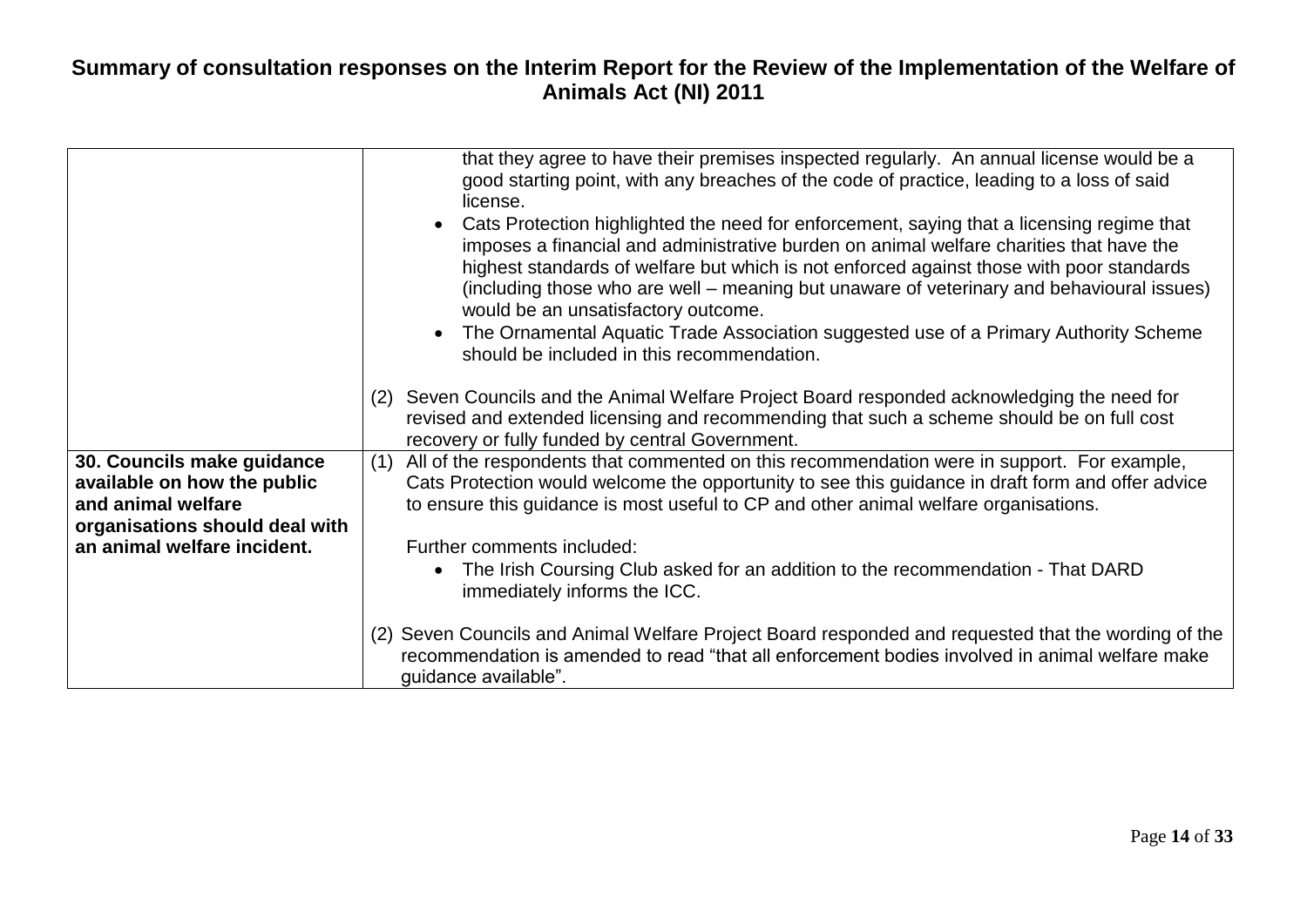| 31. Councils to meet annually<br>with key animal welfare<br>representative groups to<br>discuss enforcement of the<br>2011 Act as regards non<br>farmed animals. | All of the respondents that commented on this recommendation were in support. For example,<br>(1)<br>Causeway Coast Dog Rescue said they work well with their AWO officer for their area and have on<br>many an occasion taken in dogs that have been surrendered into his care, they feel this is often<br>much better for the dog rather than going into the kennel environment. They are able to place<br>them into a foster home and properly assess and meet the dogs needs before placing then up for<br>re-homing, this is definitely a benefit for the dogs concerned and one they will strive to continue to<br>do when possible. Also the time dogs spend in kennels while cases are pending is too long, the<br>priority should be to ensure the dogs are out of the kennel environment as soon as possible to<br>ensure they have a better chance of re-homing.                                                                                                                      |
|------------------------------------------------------------------------------------------------------------------------------------------------------------------|--------------------------------------------------------------------------------------------------------------------------------------------------------------------------------------------------------------------------------------------------------------------------------------------------------------------------------------------------------------------------------------------------------------------------------------------------------------------------------------------------------------------------------------------------------------------------------------------------------------------------------------------------------------------------------------------------------------------------------------------------------------------------------------------------------------------------------------------------------------------------------------------------------------------------------------------------------------------------------------------------|
|                                                                                                                                                                  | Further comments included:<br>• Causeway Coast Dog Rescue said that Councils should work more closely with Charities in<br>their areas and yearly figures should be passed from the charities to Councils and vice versa<br>so there is a more clear understanding of the work being done.<br>The Ornamental Aquatic Trade Association would like to see meetings extended to<br>encompass groups such as pet shop owners.<br>Cats Protection requested clarification on whether annual meetings will be held in each of<br>the 11 Council areas (preferred option would be one annual meeting with representatives of<br>all Councils).<br>The Irish Coursing Club proposed that DARD allow a representative of their organisation to<br>attend such an annual meeting.<br>(2) Six Councils and Animal Welfare Project Board responded commenting that they do meet annually<br>with Animal Welfare Groups and will continue to meet annually with key animal welfare<br>representative groups. |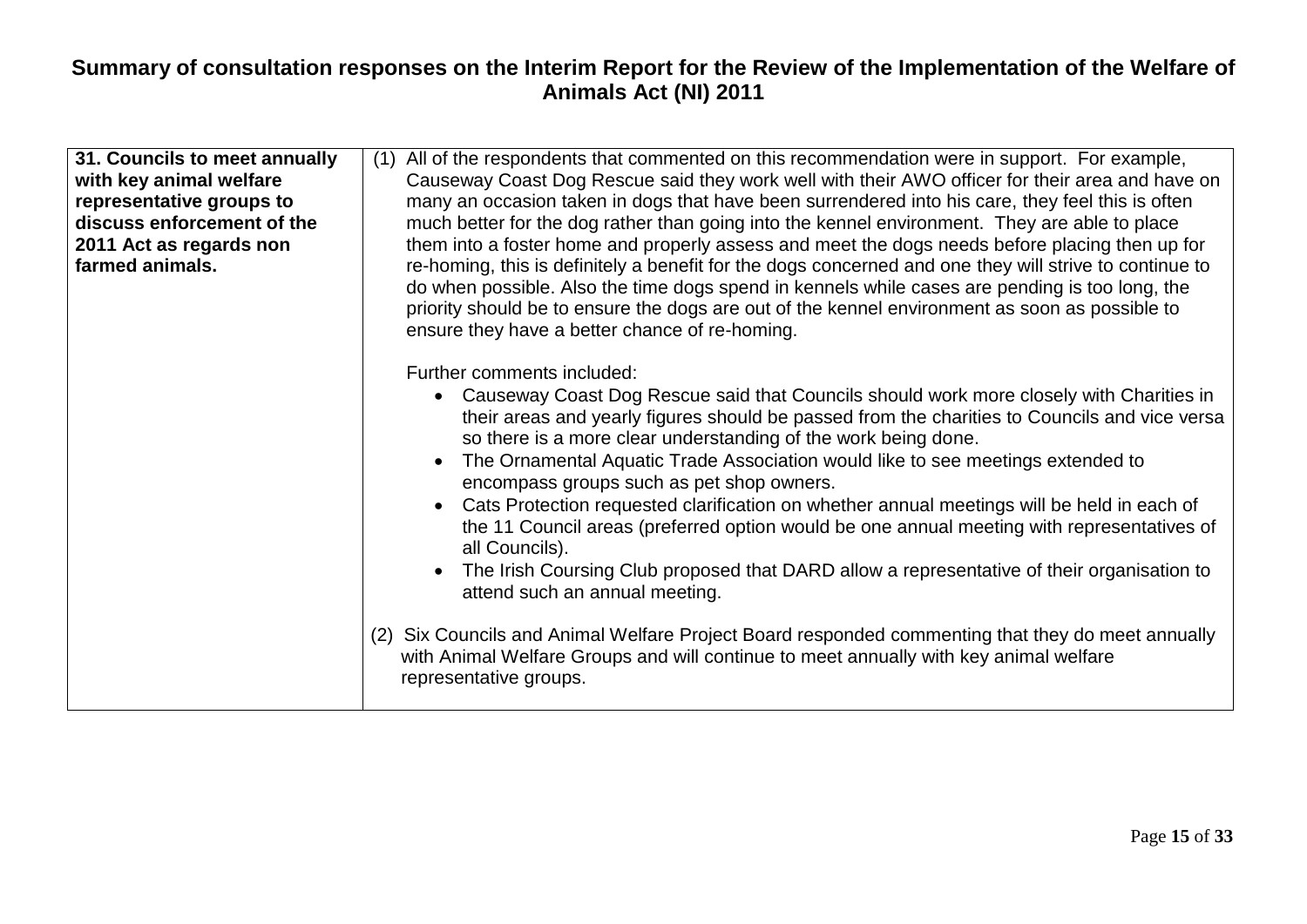| 32. Councils meet with their<br>counterparts in the Republic of<br>Ireland on an annual basis or<br>more frequently if require, to<br>discuss issues of joint interest. | (1) All of the respondents that commented on this recommendation were in support. Blue Cross<br>commented that the BBC Scotland programme "The Dog Factory" highlighted the cross border<br>nature of the problem, with dogs from both the Republic of Ireland and Northern Ireland eventually<br>ending up in other parts of the UK. They feel that it is essential that Northern Ireland works with its<br>counterparts in England, Scotland, Wales and the Republic of Ireland to tackle the problems around<br>intensive puppy breeding and dog trafficking in a joined up manner. They feel this recommendation<br>is a sensible way forward and would encourage this approach and would also encourage more<br>joined up working with the rest of the UK.<br>(2) Six Councils and Animal Welfare Project Board responded to say that they will meet with their                                               |
|-------------------------------------------------------------------------------------------------------------------------------------------------------------------------|--------------------------------------------------------------------------------------------------------------------------------------------------------------------------------------------------------------------------------------------------------------------------------------------------------------------------------------------------------------------------------------------------------------------------------------------------------------------------------------------------------------------------------------------------------------------------------------------------------------------------------------------------------------------------------------------------------------------------------------------------------------------------------------------------------------------------------------------------------------------------------------------------------------------|
|                                                                                                                                                                         | counterparts in Republic of Ireland as required.                                                                                                                                                                                                                                                                                                                                                                                                                                                                                                                                                                                                                                                                                                                                                                                                                                                                   |
| 33. DARD establish a single<br>animal welfare website to bring<br>together information from all<br>enforcement bodies.                                                  | (1) All of the respondents that commented on this recommendation were in support. For example, the<br>British Veterinary Association commented that education and clear and accessible advice for the<br>public must underpin the principles of the Act and they therefore fully support the recommendations<br>to establish a single animal welfare website bringing together information from the various<br>enforcement bodies.                                                                                                                                                                                                                                                                                                                                                                                                                                                                                 |
|                                                                                                                                                                         | Further comments included:<br>• Causeway Coast Dog Rescue commented that a single website dedicated to providing all<br>relevant information could also be used to inform the public of cases that have been in court<br>and the outcome, have simple downloads fact sheets that charities, Councils and schools<br>can print off and use when needed.<br>• Cats Protection are happy for there to be links to the Cats Protection website where there are<br>numerous leaflets regarding all aspects of cat care, veterinary guides and videos.<br>Countryside Alliance Ireland agreed that it needs to be easier for the public to access<br>telephone numbers and guidance and hope that the new animal welfare website will go some<br>way to addressing this. Stakeholders should also take some responsibility and they could<br>assist by providing a link on their websites to the animal welfare website. |
|                                                                                                                                                                         | (2) Six Councils and Animal Welfare Project Board responded to welcome the new single animal<br>welfare website to be established by DARD.                                                                                                                                                                                                                                                                                                                                                                                                                                                                                                                                                                                                                                                                                                                                                                         |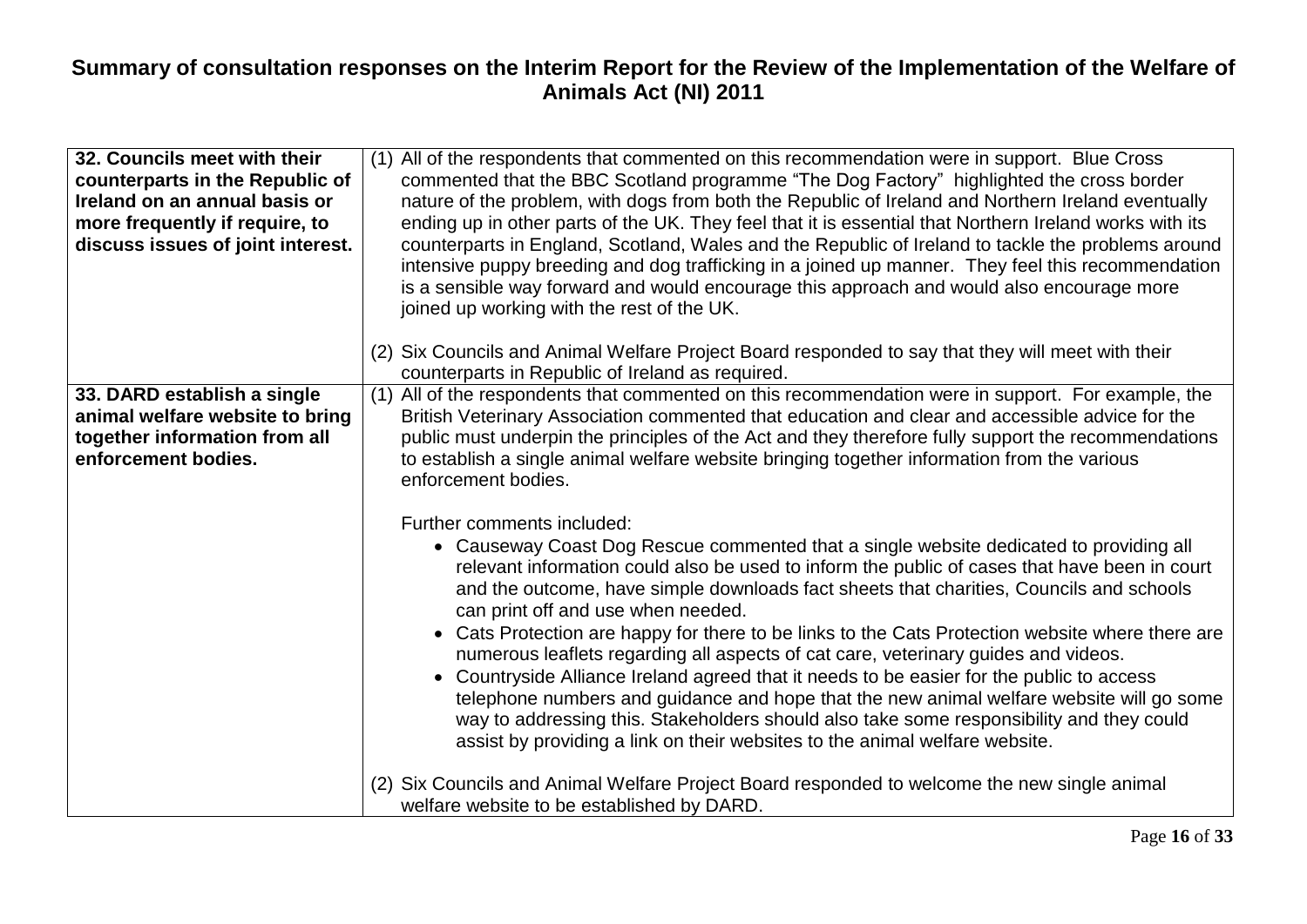| 34. DARD provide a series of<br>'quick-guides' to explain the<br>legal responsibilities of animal<br>owners and the enforcement<br>arrangements.       | (1) All of the respondents that commented on this recommendation were in support. For example, the<br>British Veterinary Association commented that they therefore fully support the development of a<br>series of 'quick-guides' to explain the legal responsibilities of animal owners as education and clear<br>and accessible advice for the public must underpin the principles of the Act.<br>Further comments included:                                                                                                                                                                                                                                                                                                                                                                                                                                                                                                                       |
|--------------------------------------------------------------------------------------------------------------------------------------------------------|------------------------------------------------------------------------------------------------------------------------------------------------------------------------------------------------------------------------------------------------------------------------------------------------------------------------------------------------------------------------------------------------------------------------------------------------------------------------------------------------------------------------------------------------------------------------------------------------------------------------------------------------------------------------------------------------------------------------------------------------------------------------------------------------------------------------------------------------------------------------------------------------------------------------------------------------------|
|                                                                                                                                                        | Battersea Dogs and Cats Home commented that it is important with Codes of Practice that they<br>are used and targeted effectively. It is not always clear that the Codes of Practice perform a dual<br>role both in terms of informing enforcement what they should consider when looking after<br>animals, and communicating a duty of care to the public. DARD should carry out a review of the<br>effectiveness of the Codes in conjunction with animal welfare organisations in Northern Ireland,<br>as DEFRA is currently doing with animal welfare charities in England.<br>Cats Protection would recommend a quick guide with advice to anyone considering getting a cat<br>$\bullet$<br>or cats including adoption from a rescue or purchase on what to consider. They would be happy<br>to be involved with such a quick guide.                                                                                                             |
|                                                                                                                                                        | (2) Six Councils and Animal Welfare Project Board responded to welcome the quick guides to be<br>established by DARD.                                                                                                                                                                                                                                                                                                                                                                                                                                                                                                                                                                                                                                                                                                                                                                                                                                |
| 35. An awareness campaign be<br>undertaken to increase public<br>awareness of who to contact if<br>they are concerned about the<br>welfare of animals. | All of the respondents that commented on this recommendation were in support. For example,<br>(1)<br>Causeway Coast Dog Rescue commented that the public are vital in reporting cases of cruelty,<br>illegal breeding and abandonment and therefore it is only right that they are well informed on what<br>to do in these situations. Another respondee commented that priority needs to be given to re-<br>educating the public which is the root problem and people need to be made aware of who they<br>contact in all cases of animal welfare even if it's that they can't cope with their animals anymore,<br>witness an act of cruelty or come across a straying animal on a road, they don't know who to<br>contact. 7 <sup>th</sup> Heaven Animal Rescue Trust commented that there is still a great deal of confusion<br>surrounding this, for instance whether the police, or only the Council, can investigate domestic<br>animal abuse. |
|                                                                                                                                                        | Further comments included:<br>• A range of suggestions to increase awareness including:                                                                                                                                                                                                                                                                                                                                                                                                                                                                                                                                                                                                                                                                                                                                                                                                                                                              |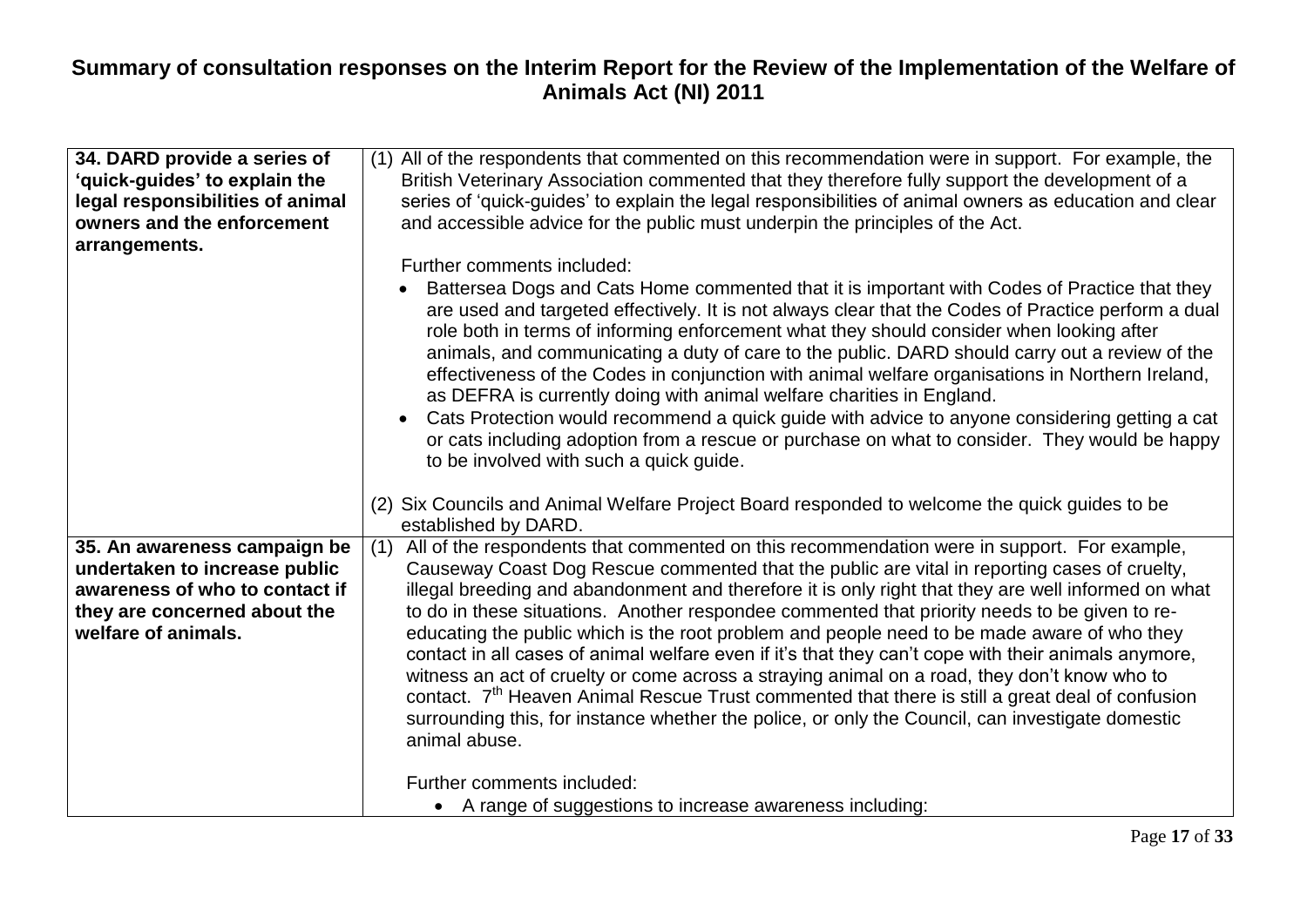|                                                                                                                                                                                                                                                            | ○ A universal logo be developed to be used by Councils, police and the charities to<br>promote the issues on their website and literature.<br>○ Literature and posters etc should be shown prominently in police stations and Council<br>offices.<br>$\circ$ Adverts on the seriousness of animal welfare should be put in all local newspapers, again<br>with the recognisable logo displayed prominently.<br>o If funds are available, an initial advertising campaign on TV would get the issue of animal<br>welfare into the public's consciousness and then every time they see the logo they would<br>immediately associate animal welfare with it.<br>$\circ$ The Councils spend a vast sum of money advertising on buses about dog fouling but not<br>a penny on animal welfare advertising. |
|------------------------------------------------------------------------------------------------------------------------------------------------------------------------------------------------------------------------------------------------------------|------------------------------------------------------------------------------------------------------------------------------------------------------------------------------------------------------------------------------------------------------------------------------------------------------------------------------------------------------------------------------------------------------------------------------------------------------------------------------------------------------------------------------------------------------------------------------------------------------------------------------------------------------------------------------------------------------------------------------------------------------------------------------------------------------|
|                                                                                                                                                                                                                                                            | Councils commented that they would be willing to assist with any public awareness campaign<br>(2)<br>developed by DARD.                                                                                                                                                                                                                                                                                                                                                                                                                                                                                                                                                                                                                                                                              |
| 36. Enforcement bodies revise,<br>update and enhance sources<br>of information on animal<br>welfare, including provision of<br>guidance, leaflets and CoP and<br>links on Council websites and<br>ensure that the CoP for non-<br>farmed animals should be | All of the respondents that commented on this recommendation were in support. For example, $7m$<br>(1)<br>Heaven randomly selected 6 Council websites and the PSNI website to see how they advertise the<br>reporting procedure for animal abuse and concluded that the information was confusing, not easily<br>found, not contained in A-Z, and listed under areas not relevant to animal welfare.<br>Councils that responded stated they were content to work with the other enforcement bodies to<br>(2)<br>enhance sources of information on animal welfare.                                                                                                                                                                                                                                    |
| publicised.                                                                                                                                                                                                                                                |                                                                                                                                                                                                                                                                                                                                                                                                                                                                                                                                                                                                                                                                                                                                                                                                      |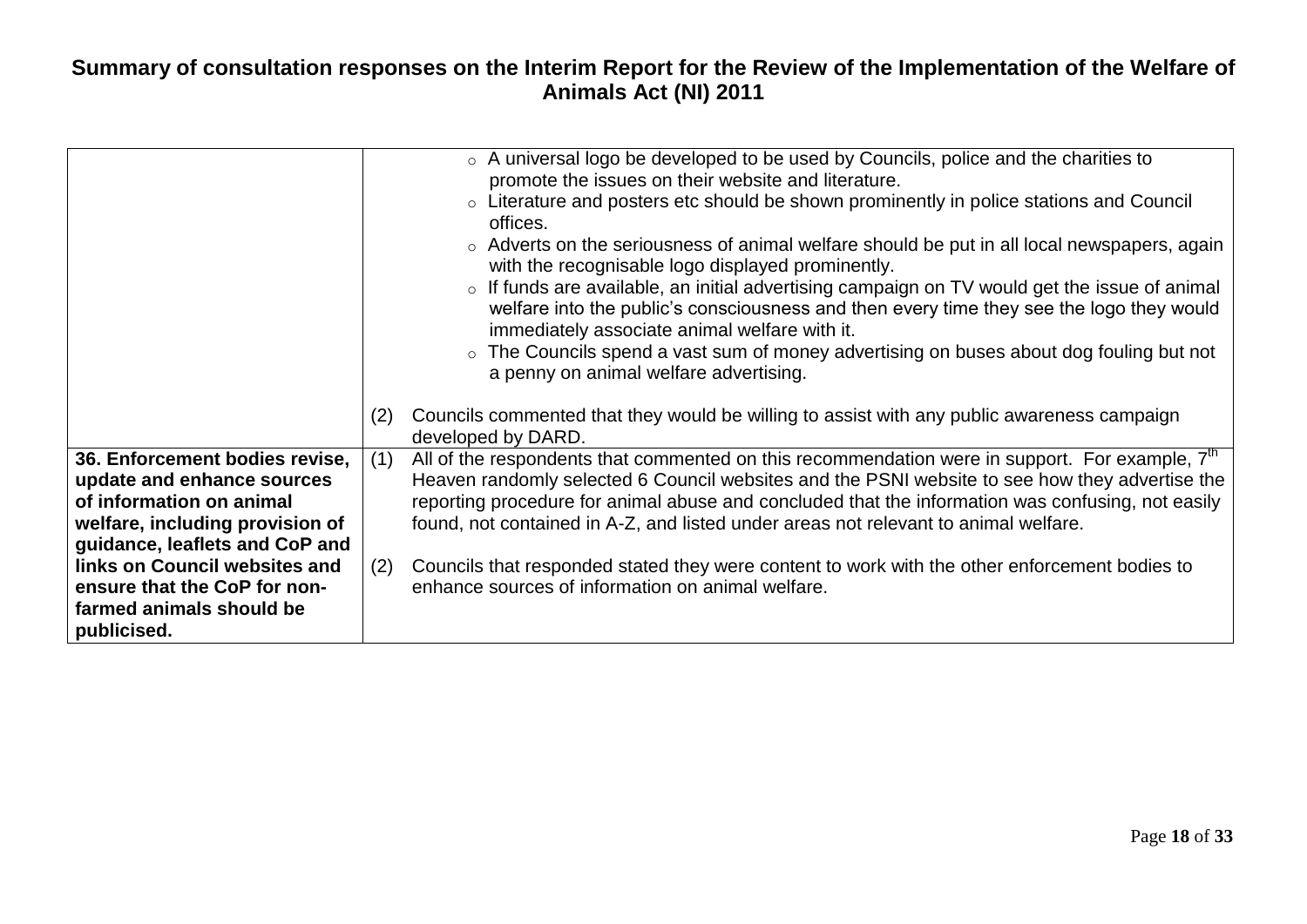| 37. Enforcement bodies<br>continue to encourage the<br>public to report information<br>that might indicate a welfare<br>concern and consider how<br>such information is gathered,<br>analysed and acted upon to<br>see if any improvements are<br>possible.                  | (1)<br>(2) | All of the respondents that commented on this recommendation were in support.<br>Councils responded by saying they will work with enforcement bodies to continue to report<br>information and if criminal activities were involved PSNI should carry out any further investigation.                                                                                                                                                                                                                                                                                                                                                                                                                                                               |
|------------------------------------------------------------------------------------------------------------------------------------------------------------------------------------------------------------------------------------------------------------------------------|------------|---------------------------------------------------------------------------------------------------------------------------------------------------------------------------------------------------------------------------------------------------------------------------------------------------------------------------------------------------------------------------------------------------------------------------------------------------------------------------------------------------------------------------------------------------------------------------------------------------------------------------------------------------------------------------------------------------------------------------------------------------|
| 38. DARD provide an annual<br>report setting out information<br>relevant to the public in<br>relation to the animal welfare<br>service provided by each of the<br>three enforcement bodies.                                                                                  | (1)<br>(2) | All of the respondents that commented on this recommendation were in support. For example,<br>Causeway Coast Dog Rescue commented that an animal report available to the public would<br>enhance their confidence in reporting cruelty and also allow them to see how well their Council is<br>performing. David Wilson commented that the public need more information on the outworking of<br>the 2011 Act.<br>The Councils are content to work with other enforcement bodies to assist DARD in producing an<br>Annual Report.                                                                                                                                                                                                                  |
| 39. Enforcement bodies should<br>work with their respective<br>media services to review Press<br><b>Releases (including content,</b><br>recipients and timing) to<br>maximise uptake. Press<br>Releases should also be<br>published on the single animal<br>welfare website. | (1)<br>(2) | All of the respondents that commented on this recommendation were in support. For example,<br>Causeway Coast Dog Rescue commented that media should be used to highlight all cases that<br>have been in courts and prosecutions that are successful.<br>Further comments included:<br>Causeway Coast Dog Rescue also commented that Facebook is a major tool to use to get<br>the public informed and aware of the work AWOs are doing, thus giving the public a<br>confidence in the work that is being done.<br>Councils will continue to work with their media reps to review Press releases and assist with<br>raising public awareness. They will also liaise with DARD in relation to Press releases on a single<br>animal Welfare website. |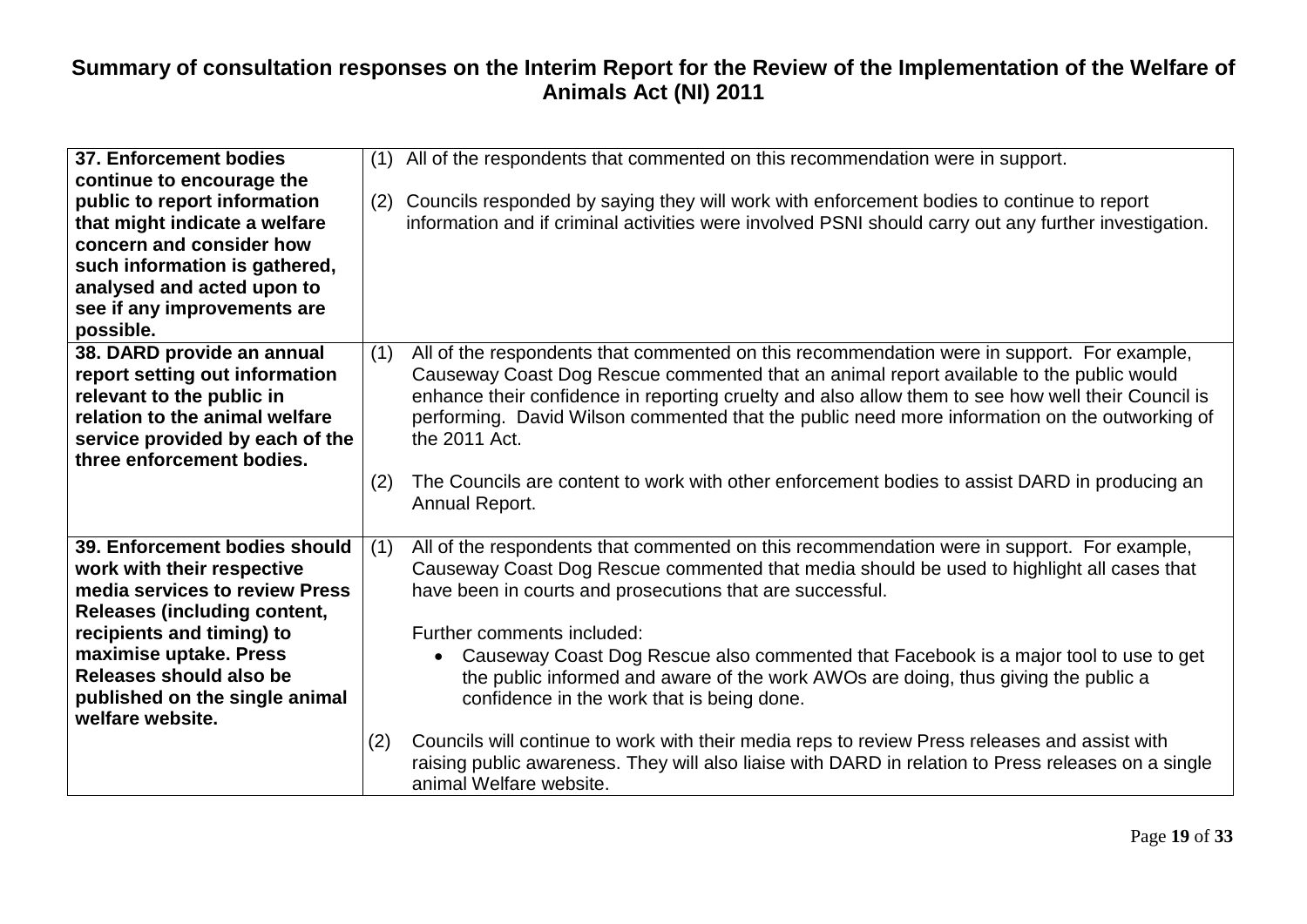| <b>40. Enforcement bodies</b><br>include a standard line in<br><b>Press Releases to inform the</b><br>public how to report an animal<br>welfare concern and provide a<br>link to the animal welfare | (1) No specific comments were made by respondents on this recommendation although a number<br>indicated that they were generally content.<br>Councils will consider inclusion of this information in Press Releases.<br>(2)                                                                                                                                                                                                                                                                                                                                                                                                                                                                                                                                                                                                                                                                                                                                                                                                                                                                                                                                                                                                                                                                                                                                                                                                                                                               |
|-----------------------------------------------------------------------------------------------------------------------------------------------------------------------------------------------------|-------------------------------------------------------------------------------------------------------------------------------------------------------------------------------------------------------------------------------------------------------------------------------------------------------------------------------------------------------------------------------------------------------------------------------------------------------------------------------------------------------------------------------------------------------------------------------------------------------------------------------------------------------------------------------------------------------------------------------------------------------------------------------------------------------------------------------------------------------------------------------------------------------------------------------------------------------------------------------------------------------------------------------------------------------------------------------------------------------------------------------------------------------------------------------------------------------------------------------------------------------------------------------------------------------------------------------------------------------------------------------------------------------------------------------------------------------------------------------------------|
| website.<br>41. Officials in DARD and DE to<br>meet to discuss how they<br>might highlight animal welfare<br>educational awareness<br>programmes in schools.                                        | All of the respondents that commented on this recommendation were in support. For example,<br>(1)<br>Ballysaggart Environmental Group commented that education in all primary and secondary<br>schools should be mandatory and could be given by welfare agencies who all have people who<br>are trained to teach animal welfare. This would be a preventative measure for the future and would<br>have minimal cost.<br>Further comments included:<br>The Kennel Club referred the Review to a programme they have recently developed which<br>meets the national curriculum standards and is due to shortly be rolled out in some schools in<br>England. It is based on their Safe and Sound programme which teaches children how to<br>interact with dogs safely.<br>Battersea Dogs and Cats Home commented that to maximise the resource available and get<br>the best return on investment for highlighting animal welfare in schools and through<br>educational workshops in society, it would be sensible for DARD and DE to look towards the<br>work already being done by charities across the province. They also referred to the work of<br>their Community Engagement Team.<br>Cats Protection referred to their extensive education programme in Northern Ireland, which<br>$\bullet$<br>delivers talks to schools and community groups through a network of volunteers. They<br>welcome this recommendation and should be pleased to share and discuss the content of their |
|                                                                                                                                                                                                     | educational resources regarding cat welfare and responsible cat care.<br>(2) Councils would welcome animal welfare educational awareness programmes in schools.                                                                                                                                                                                                                                                                                                                                                                                                                                                                                                                                                                                                                                                                                                                                                                                                                                                                                                                                                                                                                                                                                                                                                                                                                                                                                                                           |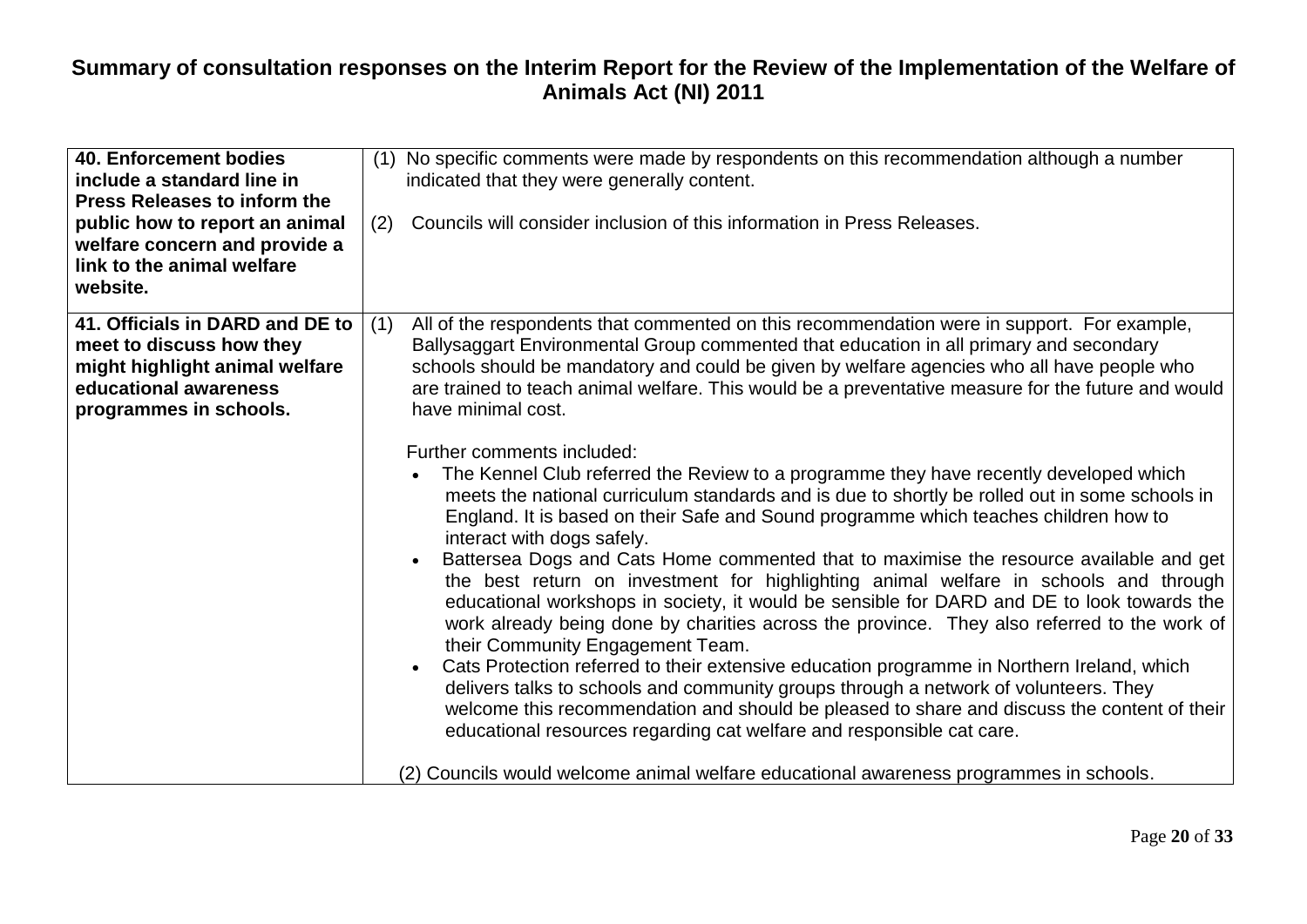| 42. Enforcement bodies<br>provide briefing material on the<br>2011 Act, including on the<br>welfare needs of animals to<br>media outlets, which should be<br>updated regularly. | (1) | All of the respondents that commented on this recommendation were in support. For example,<br>Causeway Coast Dog Rescue commented that the media very rarely outlines when reporting on a<br>case of animal cruelty how the Animal Welfare Act has been broken, this would give us the<br>impression that reporters are not well informed about the welfare act to include it in their news<br>reports. They would like to see the media briefed on the seriousness of breaking the Animal<br>Welfare Act so in turn they can relay that back to the public via news reports. |
|---------------------------------------------------------------------------------------------------------------------------------------------------------------------------------|-----|-------------------------------------------------------------------------------------------------------------------------------------------------------------------------------------------------------------------------------------------------------------------------------------------------------------------------------------------------------------------------------------------------------------------------------------------------------------------------------------------------------------------------------------------------------------------------------|
|                                                                                                                                                                                 | (2) | Councils are happy to consider but need to agree content, timing and frequency with DARD and<br>PSNI.                                                                                                                                                                                                                                                                                                                                                                                                                                                                         |
| 43. Councils review their policy<br>on publication of their<br>complaints procedures.                                                                                           | (1) | No specific comments were made by respondents on this recommendation although a number<br>indicated that they were generally content.                                                                                                                                                                                                                                                                                                                                                                                                                                         |
|                                                                                                                                                                                 |     | (2) Councils will consider this matter as it is a matter for each individual Council to address.                                                                                                                                                                                                                                                                                                                                                                                                                                                                              |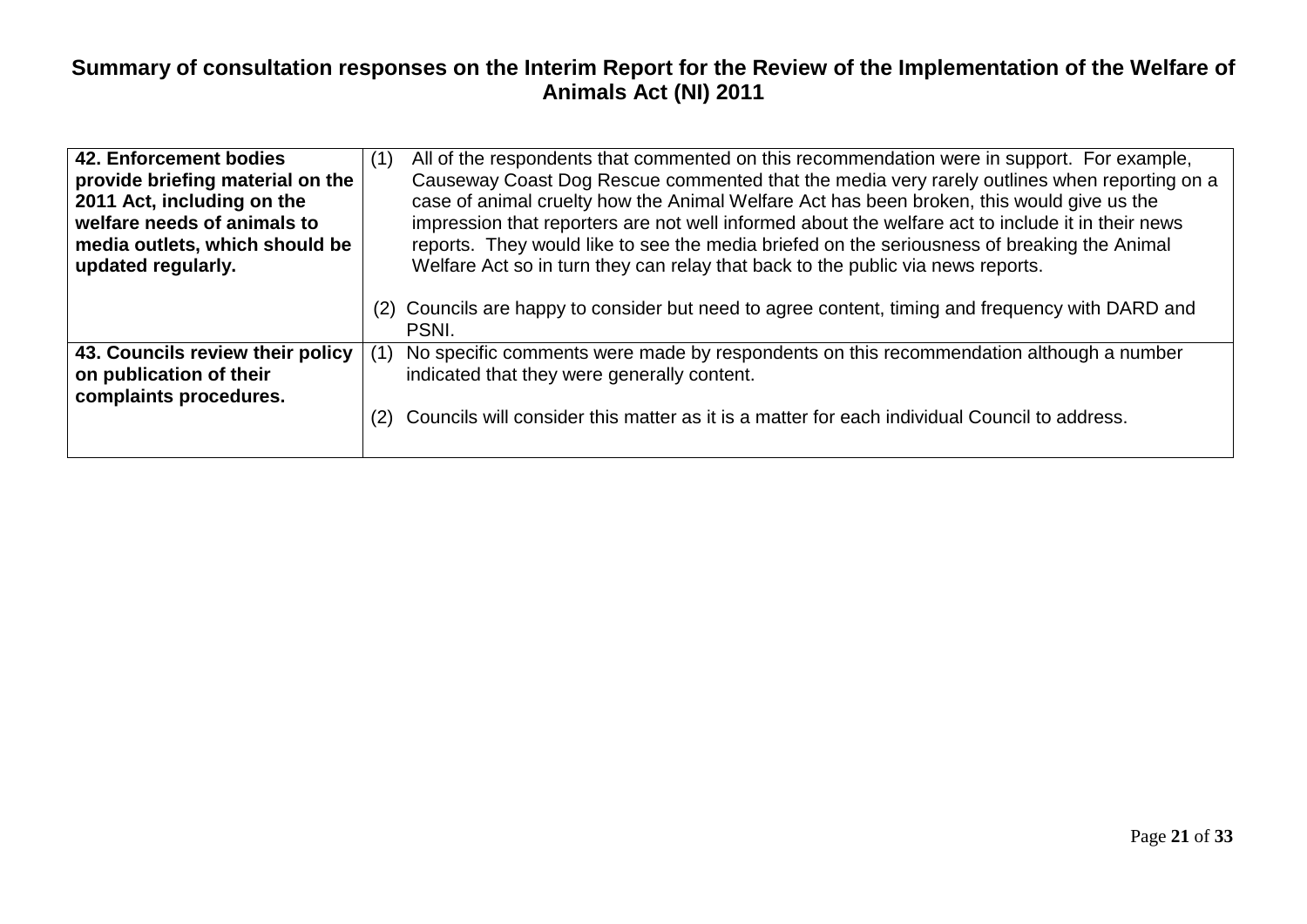#### **Equines**

| <b>Issue</b>            | <b>Summary of comments</b>                                                                                                                                                                                                                                                                                                                                                                                                                                                                                                                                                                                                                                                                                                                                                                                                                                                                                                                                                                                                                                               |
|-------------------------|--------------------------------------------------------------------------------------------------------------------------------------------------------------------------------------------------------------------------------------------------------------------------------------------------------------------------------------------------------------------------------------------------------------------------------------------------------------------------------------------------------------------------------------------------------------------------------------------------------------------------------------------------------------------------------------------------------------------------------------------------------------------------------------------------------------------------------------------------------------------------------------------------------------------------------------------------------------------------------------------------------------------------------------------------------------------------|
| <b>Abandoned Horses</b> | Countryside Alliance Ireland (CAI), Crosskennan Lane Animal Sanctuary (Crosskennan),<br>$\bullet$<br>Pamela Scullion, the Equine Welfare Network (EWN) and Jane Watt called for clarification in<br>relation to the current legislation and more help and advice to be given to landowners when an<br>equine is abandoned on their land.                                                                                                                                                                                                                                                                                                                                                                                                                                                                                                                                                                                                                                                                                                                                 |
|                         | Crosskennan suggested that NI looks to Wales who passed the Control of Horses (Wales) Bill in<br>$\bullet$<br>their National Assembly in December 2013, which subsequently became the Control of Horses<br>(Wales) Act in January 2014. They said that the current situation has now reached epidemic<br>proportions in NI and it is no longer acceptable for the authorities to continue to ignore the<br>problem.                                                                                                                                                                                                                                                                                                                                                                                                                                                                                                                                                                                                                                                      |
|                         | CAI said that they are aware that the abandonment of horses is a major issue within Northern<br>$\bullet$<br>Ireland and that measures need to be taken to reduce, and ideally cease, this terrible practice. It<br>is an ongoing problem and unfortunately, such practices are the work of a minority of<br>irresponsible horse owners. While supporting the Department's plans to further research the<br>option of legislation to give local authorities and landowners greater powers to tackle the issue of<br>'fly-grazing' and the abandonment of horses, CAI said that as regards emulating the Control of<br>Horses legislation in England and the Republic of Ireland, CAI feel that we should delay any<br>decisions until the consequences of the Act in England are more thoroughly known. Whilst 'fly-<br>grazing' is a serious problem and a large burden for the land owners, it is imperative that such<br>legislation only targets true cases of abandoned horses and not those which may have simply<br>been separated from their owners temporarily. |
|                         | Councils called for consideration to be given to amending legislation to ensure there is no<br>$\bullet$<br>ambiguity in relation to abandonment of equines as this can have a negative impact on the<br>Animal Welfare budgets.                                                                                                                                                                                                                                                                                                                                                                                                                                                                                                                                                                                                                                                                                                                                                                                                                                         |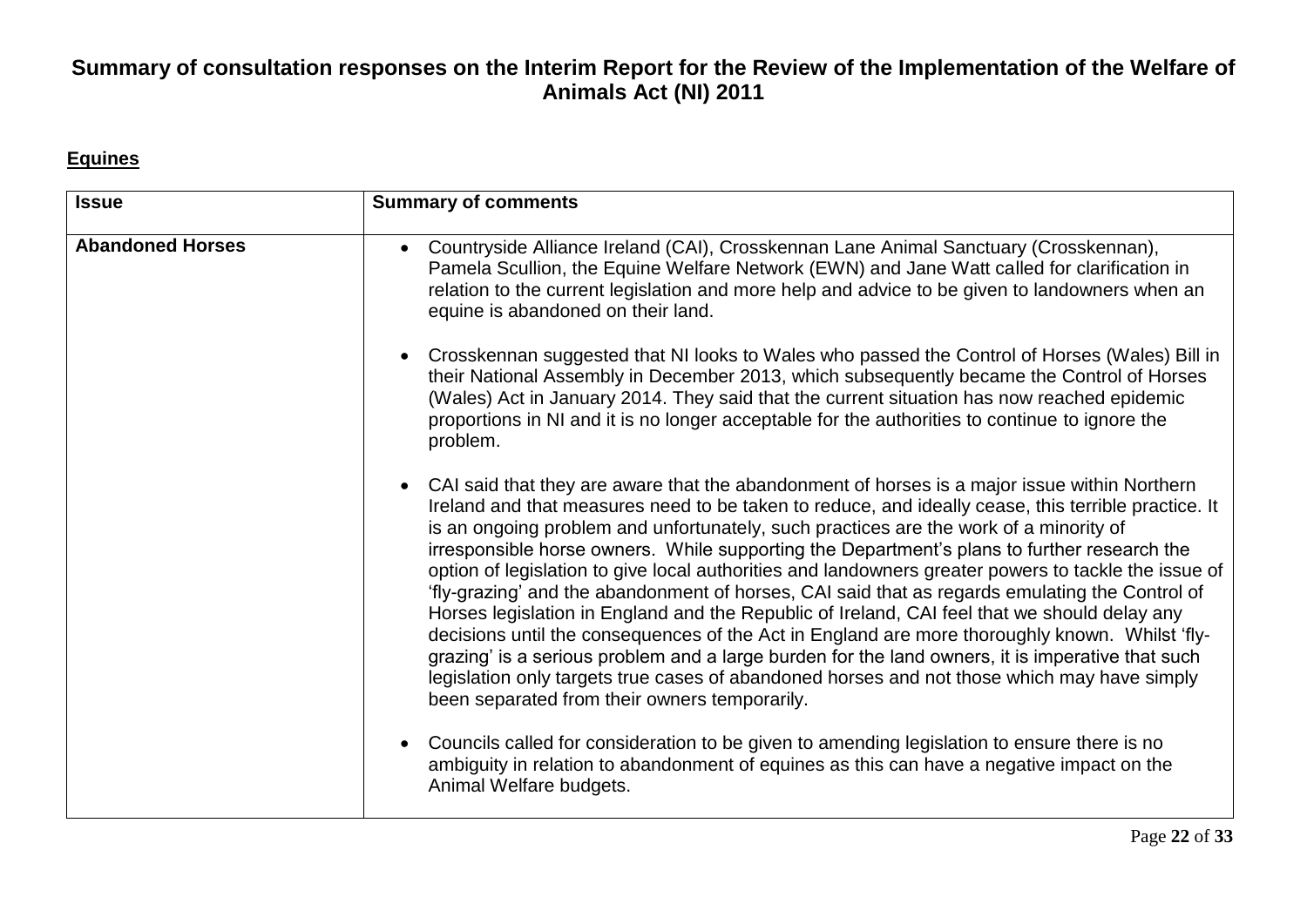| <b>Reclassification of horses as</b><br>an agricultural animal                 | Mid and East Antrim Borough Council and EWN called for equines to be reclassified as an<br>agricultural animal, whilst Crosskennan is strongly opposed to this.                                                                                                                                                                                                                                                                                                                                              |
|--------------------------------------------------------------------------------|--------------------------------------------------------------------------------------------------------------------------------------------------------------------------------------------------------------------------------------------------------------------------------------------------------------------------------------------------------------------------------------------------------------------------------------------------------------------------------------------------------------|
| <b>Enforcement of horse passport</b><br>legislation including<br>microchipping | Crosskennan and EWN called for proactive enforcement of the Horse Passport Regulations.<br>Crosskennan stated that we need to have a robust, fraud-proof, passport system in place that<br>will be enforced with vigilance, whilst also creating a central database containing all details of<br>horses registered in NI or entering NI. This would make the job of welfare charities much easier<br>when it comes to identifying stray/abandoned horses, saving time, money and stress for all<br>involved. |
|                                                                                | EWN called for assurance that vets record all treatments in equine passports and that DARD<br>$\bullet$<br>should be the only agency responsible for issuing microchips and passports.                                                                                                                                                                                                                                                                                                                       |
| Equine welfare database                                                        | EWN asked for the creation of a database of welfares/charities/sanctuaries that have a clear<br>statement of what equines they rescue as there is evidence the crisis is being enhanced due to<br>a lot of welfares being full to capacity. The database would show whether the equines are being<br>collected/purchased horses from the pound, bought from the meat man, or taken as abandoned<br>or neglected equines etc.                                                                                 |
| Over production and<br><b>Indiscriminate breeding</b>                          | EWN indicated that there is no process currently in place to stop the indiscriminate and over<br>$\bullet$<br>breeding of equines. They also feel that the passport legislation which allows for stamping 'not<br>for human consumption' along with cost of euthanasia and carcass disposal costs are adding to<br>the welfare problems.                                                                                                                                                                     |
| <b>Castration clinics</b>                                                      | EWN called for development of a gelding, passporting and microchipping scheme, and have<br>indicated that such a scheme is currently being rolled out by the British Horse Society in<br>England.                                                                                                                                                                                                                                                                                                            |
| Appointment of a governing<br>body for equine welfare                          | EWN has called for the appointment of a governing/regulating body for all equine welfare<br>matters.                                                                                                                                                                                                                                                                                                                                                                                                         |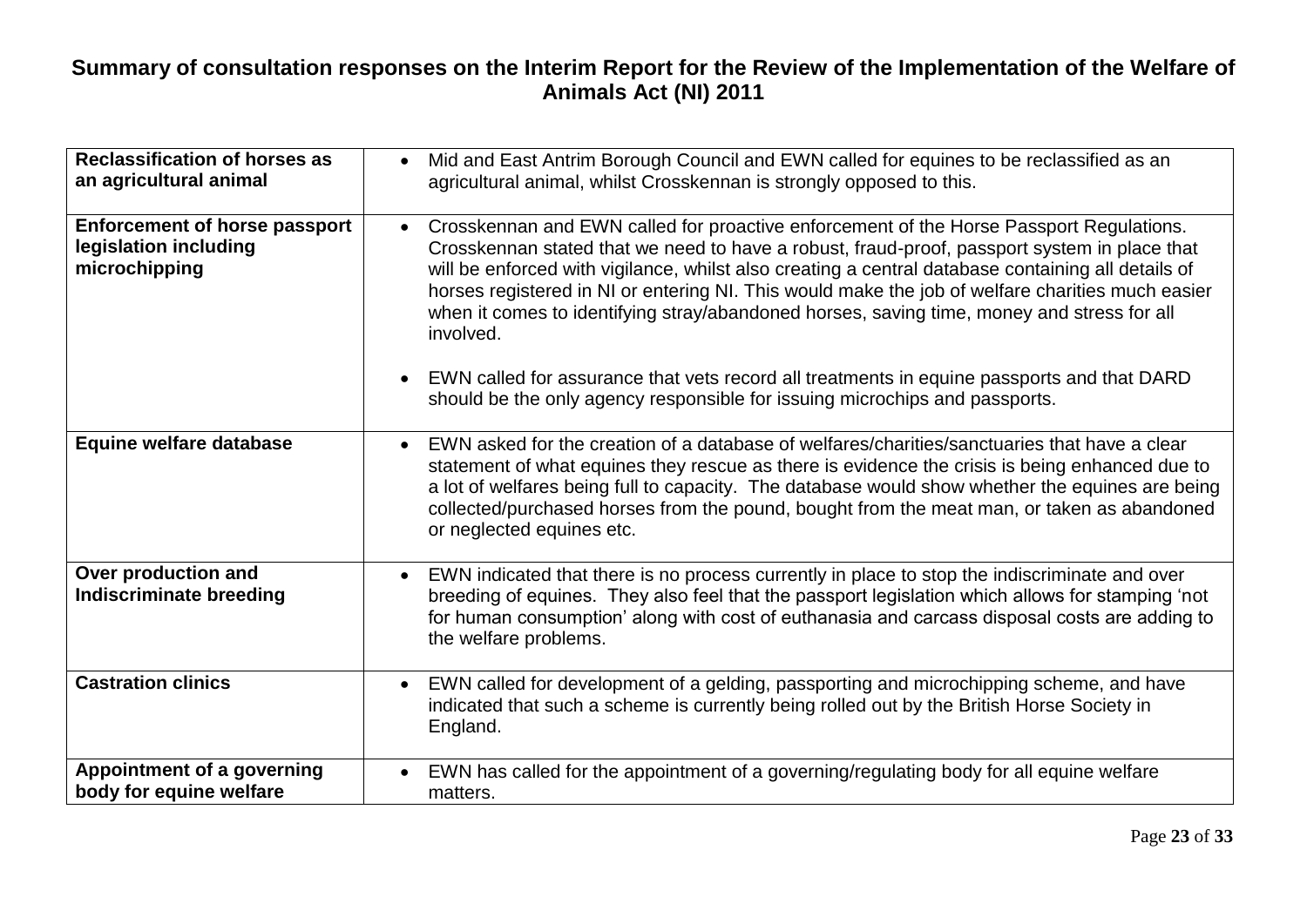| Specific training in equine<br>welfare for Animal Welfare<br><b>Officers</b> | Crosskennan and EWN have indicated that Animal Welfare Officers require a greater knowledge<br>$\bullet$<br>of equines and should receive specific training in the needs of equines.                                                                                                                                                                                                                      |
|------------------------------------------------------------------------------|-----------------------------------------------------------------------------------------------------------------------------------------------------------------------------------------------------------------------------------------------------------------------------------------------------------------------------------------------------------------------------------------------------------|
| <b>Rehoming of Council-seized</b><br>equines                                 | EWN suggested that re-homing of seized equines should be reinstated. They also suggest<br>$\bullet$<br>access to a list of seized equines which are available for re-homing from the Council care<br>provider.                                                                                                                                                                                            |
| <b>Equine cull/Assisted</b><br><b>Euthanasia Scheme</b>                      | Crosskennan and EWN recommended that a disposal scheme for equines should be made<br>$\bullet$<br>available as this would reduce the number of abandonments and would also be of assistance to<br>those who find they can no longer afford to keep their animals.                                                                                                                                         |
| <b>Registration of equine</b><br>premises/notification of equine<br>movement | EWN called for the introduction of registration of equine premises and that this could be linked to<br>$\bullet$<br>the introduction of an Equine Herd Movement similar to what is already in place for farmed<br>animals as they feel this would lead to better traceability.                                                                                                                            |
| Regulated grazing programme                                                  | EWN raised concerns that recent changes in the farm payments system has resulted in a very<br>$\bullet$<br>noticeable reduction in availability of grazing land, and feel this may be adding to the problem of<br>fly grazing. They propose a register be set up of grazing land available to horse owners.                                                                                               |
| <b>Establishment of a holding and</b><br>assessment centre                   | EWN called for the establishment of a holding and assessment centre for seized and abandoned<br>$\bullet$<br>equines with the purpose of having a realistic approach to quality of life of the individual animal.                                                                                                                                                                                         |
| <b>Stallion tax/licensing of</b><br>stallions                                | Crosskennan called for the introduction of a tax on the owners of all stallions, as they are of the<br>$\bullet$<br>opinion this would significantly reduce the number of unwanted/abandoned horses.<br>EWN recommended that owners of stallions should be required to obtain a special licence for<br>$\bullet$<br>any colt over the age of 2 years, as they feel this approach would reinforce gelding. |
| <b>Working together with British</b><br><b>Horse Society (BHS) approved</b>  | EWN suggested that BHS approved yards should be asked to volunteer to investigate welfare<br>claims as soon as calls come in, and if action required beyond advice, that the Animal Welfare                                                                                                                                                                                                               |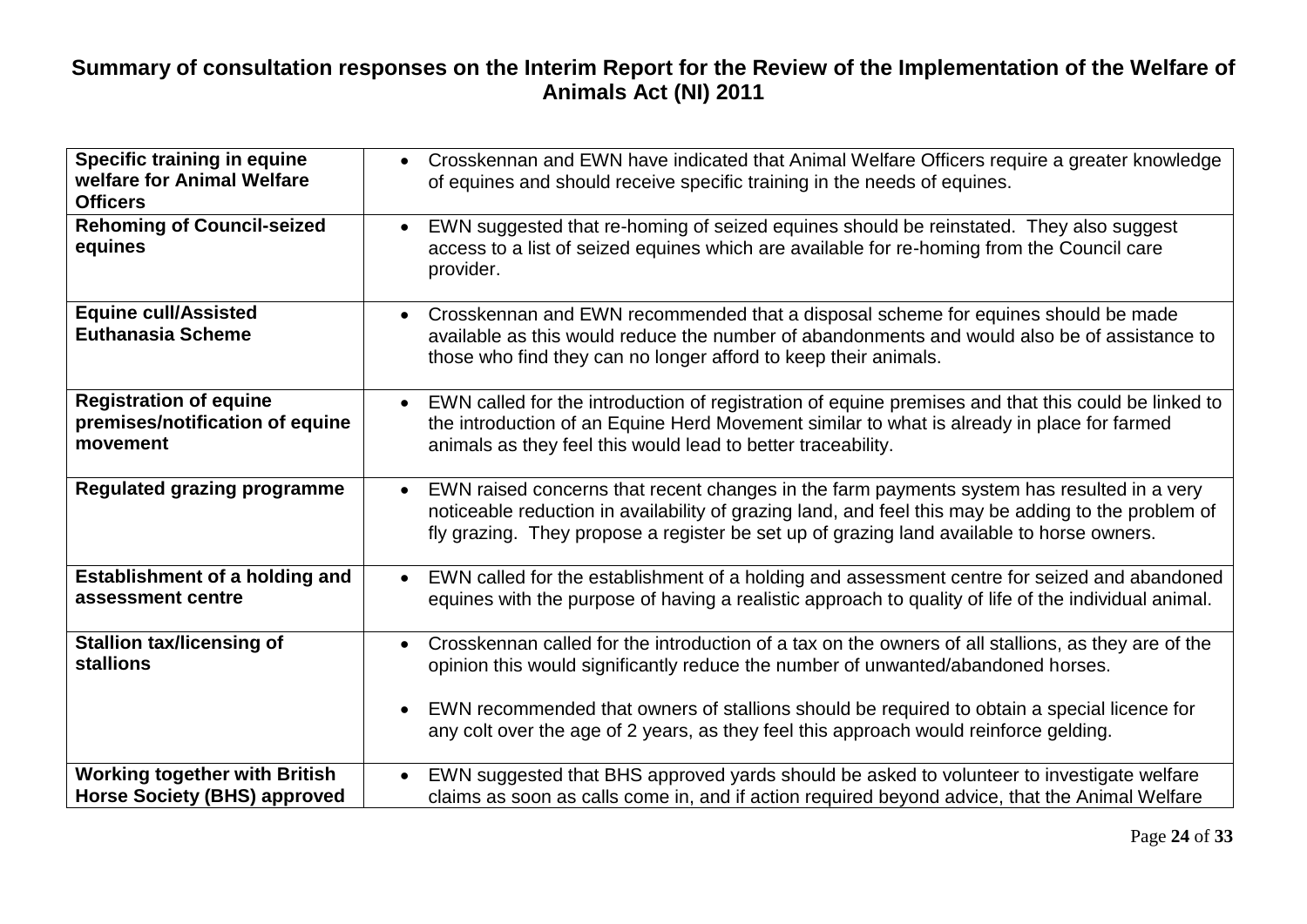| yards/skilled approved               | Officer (AWO) would then be alerted. Skilled approved volunteers in each Council area could                              |
|--------------------------------------|--------------------------------------------------------------------------------------------------------------------------|
| volunteers                           | also be called upon to assist AWOs in capture, handling, transporting and rescue situations.                             |
| <b>Export/import of live equines</b> | EWN called for tighter regulations regarding the export/import of live equines and more physical<br>checks at all ports. |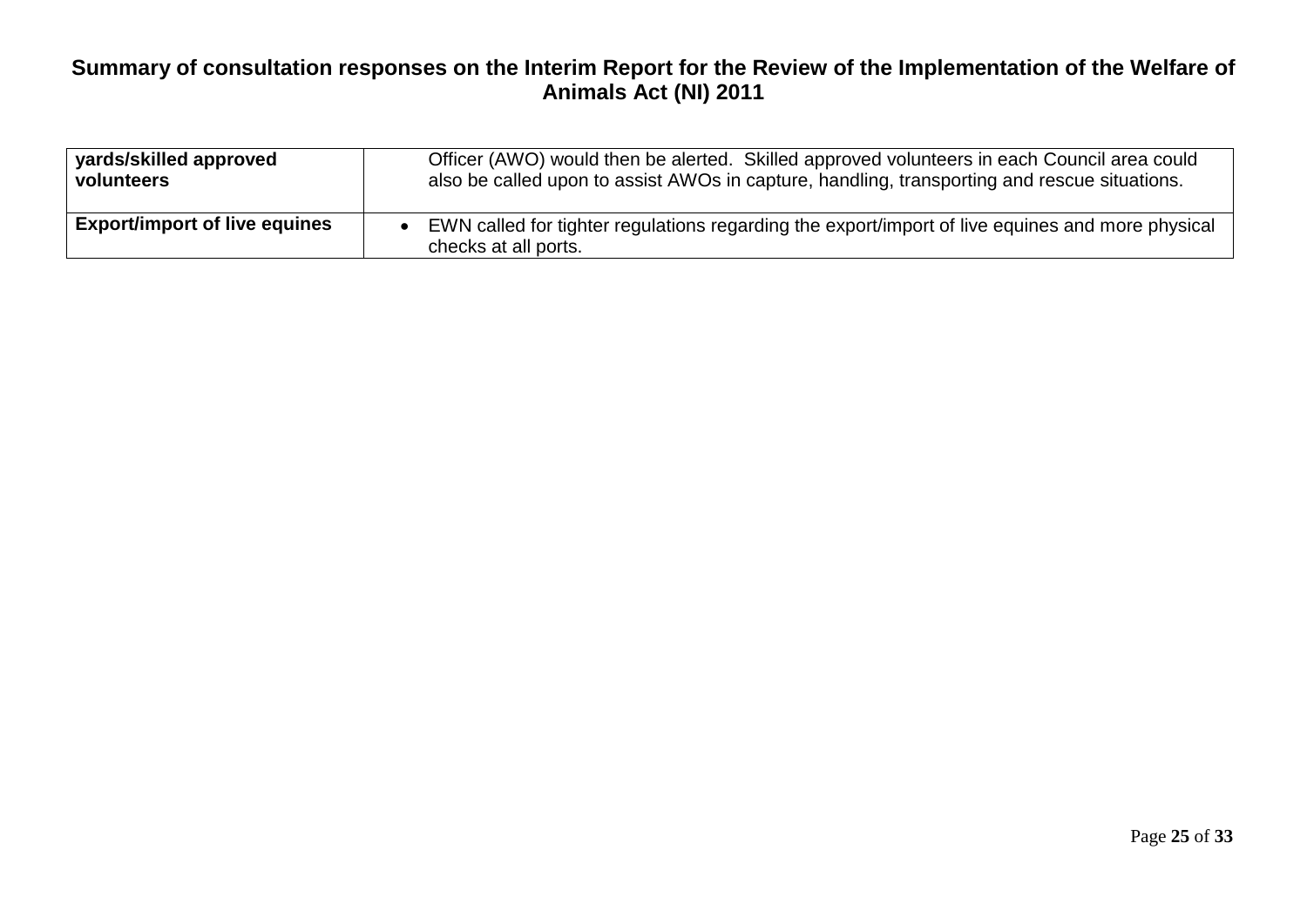#### **Dog Breeding**

| <b>Issue</b>                                  | <b>Summary of comments</b>                                                                                                                                                                                                                                                                                                                                                                                                                                     |
|-----------------------------------------------|----------------------------------------------------------------------------------------------------------------------------------------------------------------------------------------------------------------------------------------------------------------------------------------------------------------------------------------------------------------------------------------------------------------------------------------------------------------|
| <b>Legislation and enforcement</b>            | All animal welfare organisations that responded called for better enforcement of dog breeding<br>legislation with organisations such as Dog's Trust, Lucy's Trust, British Veterinary Association<br>(BVA) and the USPCA asking for a review of the legislation and its enforcement.                                                                                                                                                                           |
|                                               | NI says "No" to Animal Cruelty (NISNTAC) said that breeding establishment licences on a<br>commercial level should be revoked and replaced with breeders working on a reduced scale;<br>and urged Government to implement an Approved Breeder Registration Scheme similar to the<br>Landlord Registration Scheme. http://www.nidirect.gov.uk/landlord-registration-scheme.                                                                                     |
|                                               | Five respondents including NISNTAC and Dog Welfare Matters called for unannounced frequent<br>inspections and ad hoc behavioural checks to be carried out. With the USPCA suggesting that<br>operator should absorb the cost of such visits.                                                                                                                                                                                                                   |
|                                               | One member of the public felt the standards that inspectors use for inspections should be<br>enhanced.                                                                                                                                                                                                                                                                                                                                                         |
| <b>Breeding establishment</b><br>requirements | Respondents made suggestions to improve the operation of licensed breeding establishments,<br>for example:                                                                                                                                                                                                                                                                                                                                                     |
|                                               | $\circ$ six respondents including Causeway Coast Dog Rescue and Dog Welfare Matters felt there<br>should be a cap on the number of breeding bitches as dogs are companion animals and<br>should be treated as such;<br>Causeway Coast Dog Rescue also suggested that:<br>$\circ$<br>breeding establishments should be open to the public;<br>extensive details to be recorded for dogs kept on the premises;<br>socialisation must be a priority for breeders; |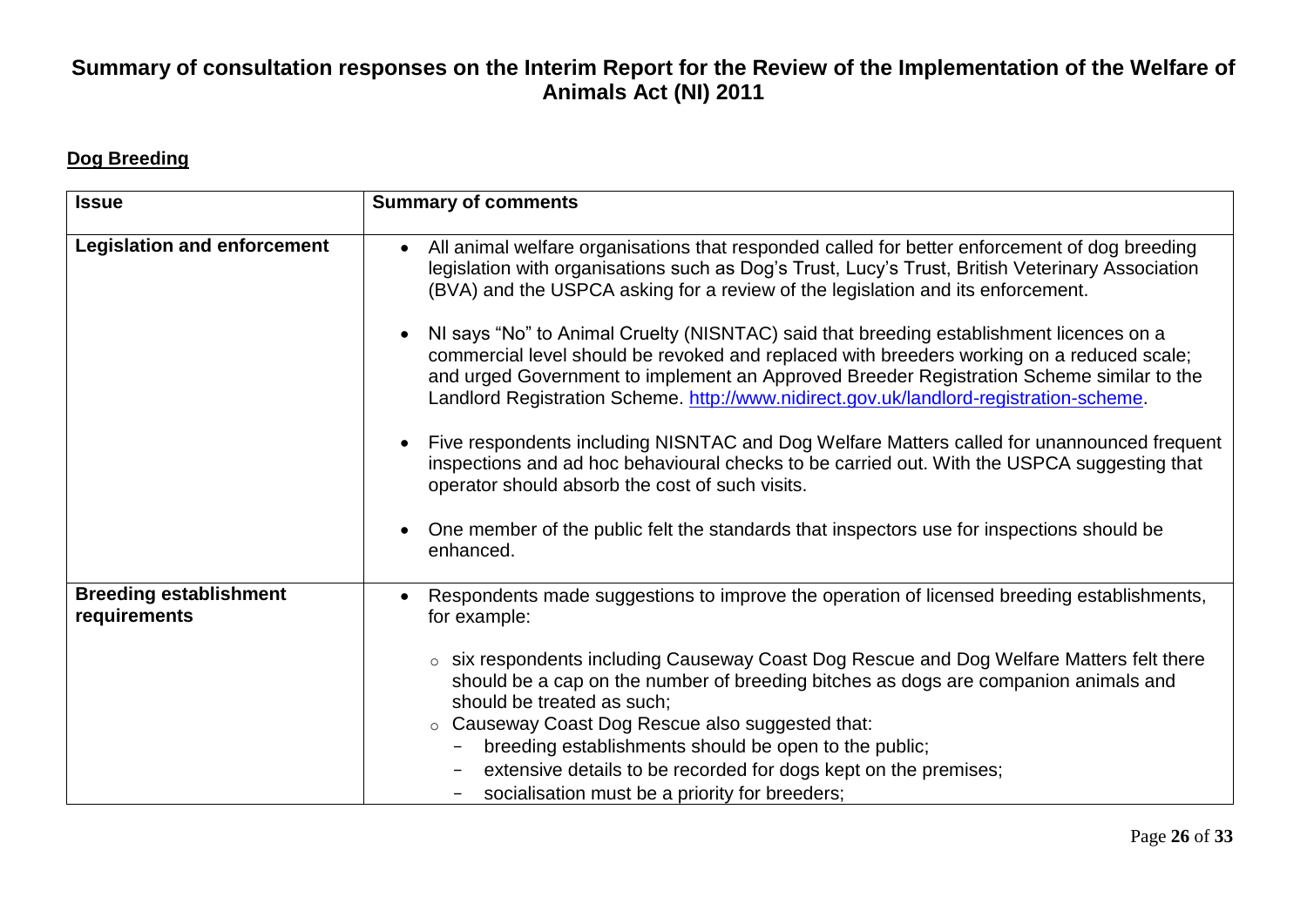|                                | follow ups are needed to ensure the regulations are being met and adhered to;<br>failure to have the facilities or man power to socialise the dogs should see the breeding<br>licence revoked immediately;<br>more details on how breeders are regulated regarding the number of litters their bitches<br>are having in a 3 year period must be made available;<br>hobby breeders need to also be regulated as the term is being used for back yard<br>breeders to abuse;<br>rehoming of dogs no longer being used for breeding needs to be regulated more;<br>all records should be extensive and available to Council officials and vets; and<br>a complete list of all breeders should be available to be viewed online by the public;<br>one member of the public called for automatic feeding tubes to be banned;<br>$\circ$<br>the BVA said that health screening should be mandatory for all dogs on the premises and<br>$\circ$<br>called for minimum staffing levels; and<br>four respondents including Causeway Coast Dog Rescue and the BVA said guidance should<br>$\circ$<br>be issued on what should be included in a socialisation programme and proper exercise<br>facilities should be available for the dogs; and<br>Dog Welfare Matters called for:<br>$\circ$ |
|--------------------------------|-----------------------------------------------------------------------------------------------------------------------------------------------------------------------------------------------------------------------------------------------------------------------------------------------------------------------------------------------------------------------------------------------------------------------------------------------------------------------------------------------------------------------------------------------------------------------------------------------------------------------------------------------------------------------------------------------------------------------------------------------------------------------------------------------------------------------------------------------------------------------------------------------------------------------------------------------------------------------------------------------------------------------------------------------------------------------------------------------------------------------------------------------------------------------------------------------------------------------------------------------------------------------------------|
|                                | a definitive list of checks to be carried out on animals in the care of breeders;<br>providing pieces of paper to show socialisation should be scrapped, and instead the<br>inspectors should carry out ad hoc behavioural checks and any failings should result in<br>immediate removal of the dogs;<br>independent vets and animal specialists to carry out ad hoc checks on the health of the<br>dogs on the premises; the same vet should not carry out checks on the same premises<br>year in and year out, but a vet should be selected from an independent body or volunteer<br>groups; and<br>all dogs to be named, photographed, and microchipped, with any individual markings to<br>be looked for and noted so as to identify when a dog has died on the premises and keep<br>an accurate record of the fate of all of the dogs on the premises.                                                                                                                                                                                                                                                                                                                                                                                                                       |
| <b>Breeder ID and database</b> | Causeway Coast Dog Rescue called for the introduction of a registered breeder's database so<br>that the public could access it with each establishment identified by a unique breeder ID, with                                                                                                                                                                                                                                                                                                                                                                                                                                                                                                                                                                                                                                                                                                                                                                                                                                                                                                                                                                                                                                                                                    |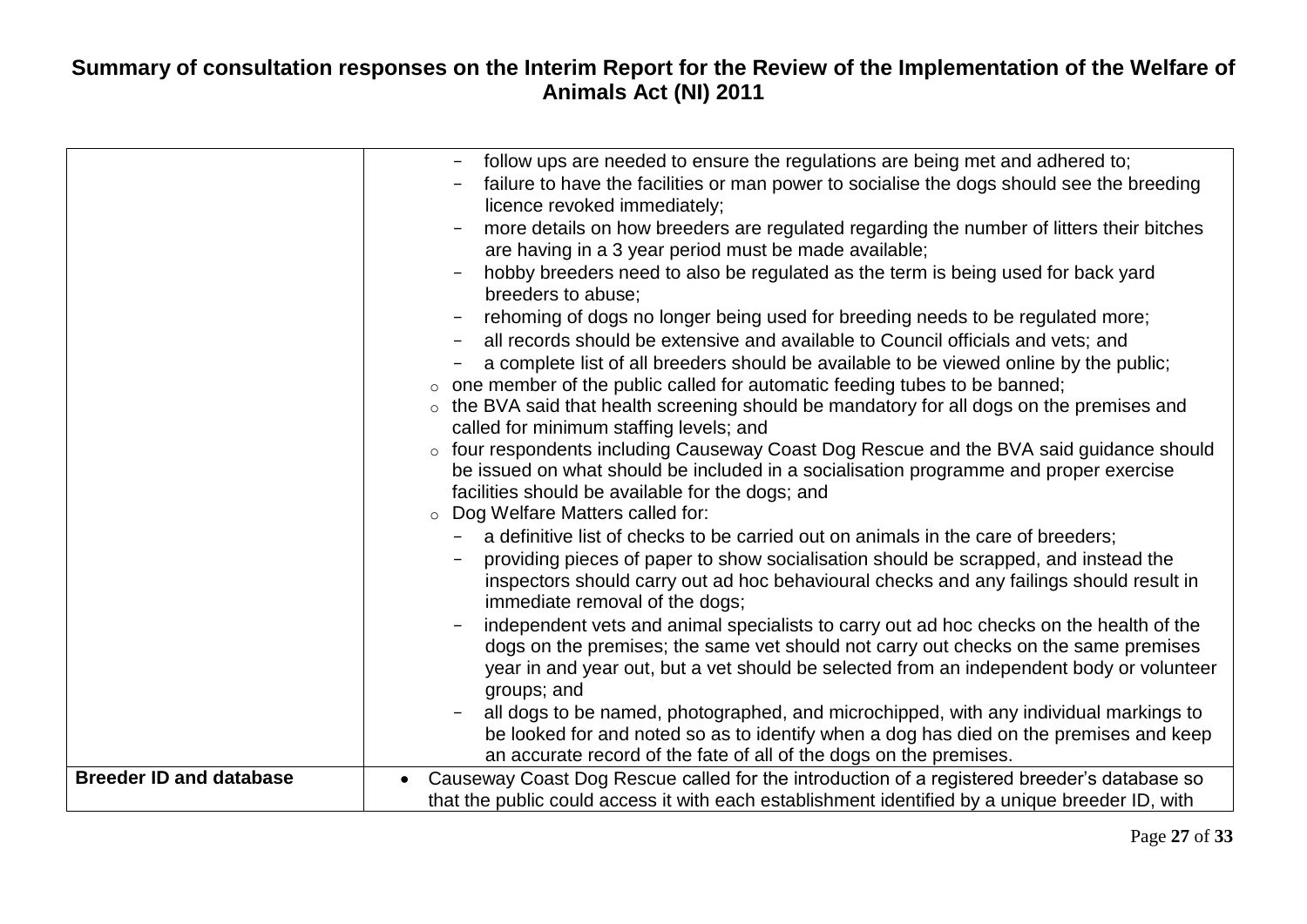|              | NISNTAC suggesting the details on the register would be shared with the Inland Revenue.                                                                                                                                                                                                                                                                                                                                                                                                                                                                                                                                                             |
|--------------|-----------------------------------------------------------------------------------------------------------------------------------------------------------------------------------------------------------------------------------------------------------------------------------------------------------------------------------------------------------------------------------------------------------------------------------------------------------------------------------------------------------------------------------------------------------------------------------------------------------------------------------------------------|
|              | Causeway Coast Dog Rescue also said that breeders should be given a unique ID to use if<br>selling online and information should be given to the public on what to do if the puppy or dog<br>they purchased dies or is sick, and they need to know they have the right to complain to their<br>Council about a breeder in their area; and all Council websites should have a simple report<br>option available to the public so it is fast and easy for them to report a back yard breeder, puppy<br>farmer or a registered breeder.                                                                                                                |
| Overbreeding | Lucy's Trust said that current licensing is not reducing the numbers of dogs bred in Northern<br>Ireland, whether adhered to or not, so in effect it is a useless piece of legislation. DARD needs to<br>recognise the problem of overbreeding in Northern Ireland, and somehow aim to address that.<br>They felt that while dog breeding goes effectively unregulated and uncontrolled, this is a major<br>contributor to the source of dog related welfare issues in NI. While dogs are very easy to buy,<br>new puppies listed everywhere on buy and sell sites, websites, newspapers etc, it leads to a<br>"throw away" mentality towards dogs. |
|              | NISNTAC also said that over-breeding needs to be addressed and called for mandatory<br>neutering and spaying of all dogs that are re-homed or sold. They also said that ideally Animal<br>Welfare Campaigners and Rescue Organisations would welcome a temporary ban on breeding<br>and selling, at least until the current situation is under control.                                                                                                                                                                                                                                                                                             |
|              | One member of the public felt there should be no grounds for breeding pedigree/named breed<br>dogs for profit unless the dog is in danger of extinction. They also called for designer breeds to<br>be banned.                                                                                                                                                                                                                                                                                                                                                                                                                                      |
|              | Causeway Coast Dog Rescue said that Councils should also be asking local rescues for their<br>figures at the end of each year to get a proper scope on just how many dogs have been<br>unwanted in their area, as the Council figures are only a small portion of the true figures. They<br>also said that it makes sense to somehow limit the breeding of dogs, perhaps by mandatory<br>neutering and spaying, for at least 10 years, we would then see a reduction in unwanted dogs.                                                                                                                                                              |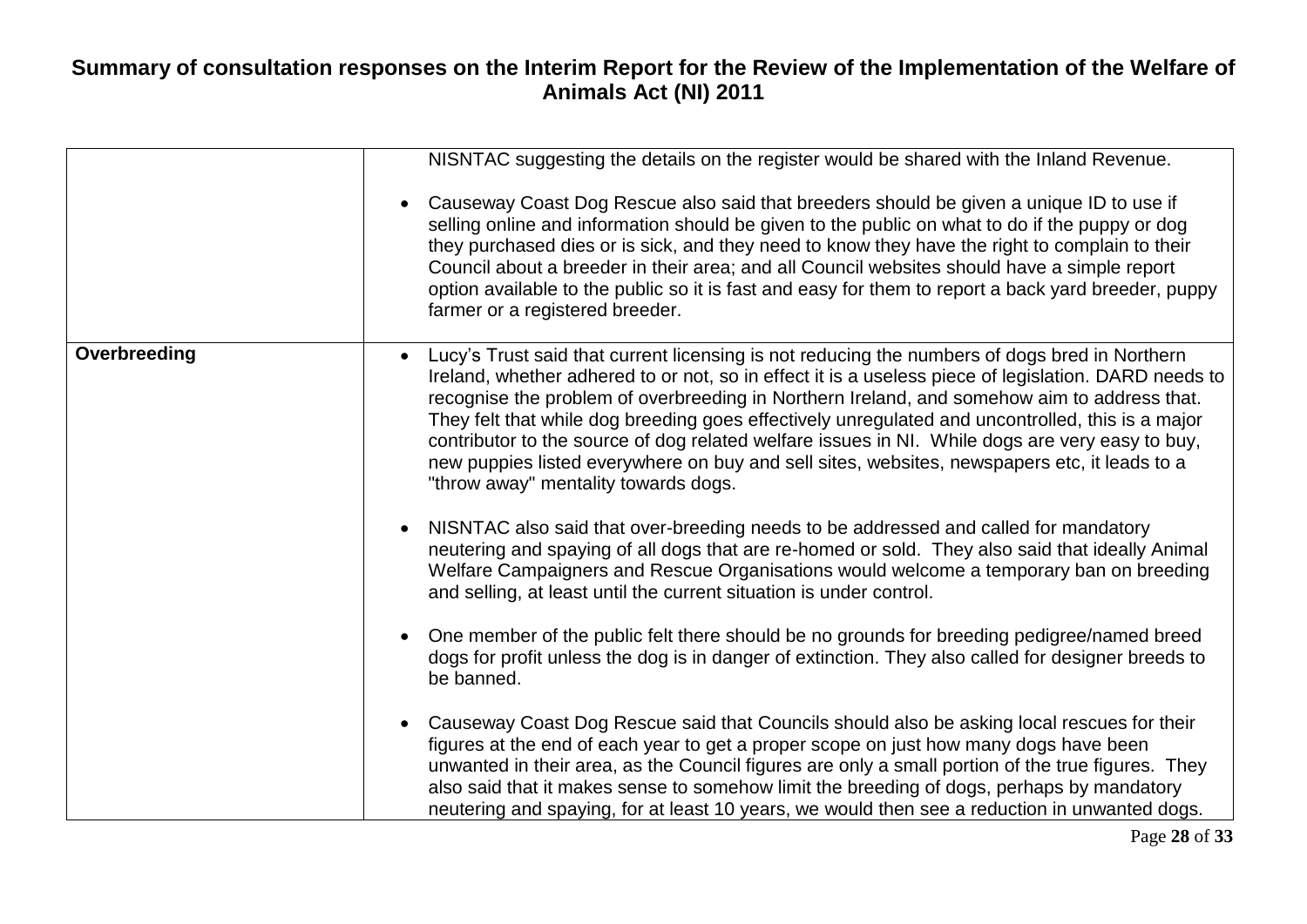|                                | They recognise that this would not be a popular decision in some quarters and are not<br>suggesting that breeding stops completely, but to make it an offence to breed a dog without the<br>proper registration. They urged DARD to consider a separate consultation specifically targeted<br>at reviewing the source of the problem.                                                                                                                             |
|--------------------------------|-------------------------------------------------------------------------------------------------------------------------------------------------------------------------------------------------------------------------------------------------------------------------------------------------------------------------------------------------------------------------------------------------------------------------------------------------------------------|
| <b>Training</b>                | Blue Cross felt that enforcement officers need to be provided with adequate training, time and<br>$\bullet$<br>resources to properly enforce these regulations and ensure that all breeding establishments<br>meeting the three litter threshold are licensed and inspected regularly.                                                                                                                                                                            |
| <b>Education of the public</b> | Causeway Coast Dog Rescue said that Councils need to make more of an effort to ensure the<br>public are well informed of their rights when purchasing a puppy from breeders, and information<br>on what to do if the puppy they purchase is sick or dies should be available on their websites<br>along with what to look out for when purchasing a new puppy.<br>Blue Cross said that education of the public was needed to inform buyers of what they should do |
|                                | when buying a dog.                                                                                                                                                                                                                                                                                                                                                                                                                                                |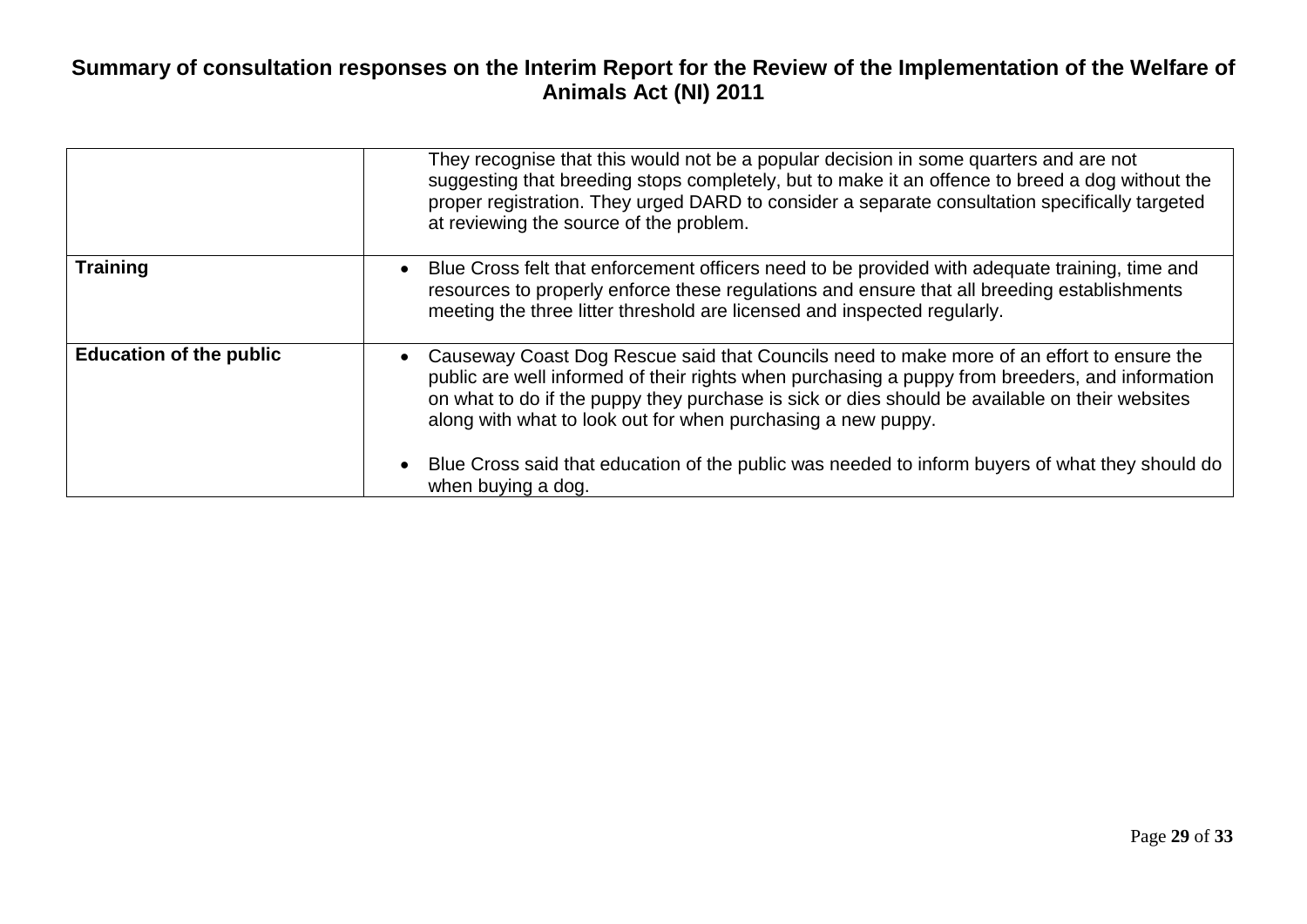#### **Related and other issues**

| <b>Issue</b>                                          | <b>Summary of comments</b>                                                                                                                                                                                                                                                                                                                                                                                                                                                                                                                                     |
|-------------------------------------------------------|----------------------------------------------------------------------------------------------------------------------------------------------------------------------------------------------------------------------------------------------------------------------------------------------------------------------------------------------------------------------------------------------------------------------------------------------------------------------------------------------------------------------------------------------------------------|
| Section 8.1 – regulation of<br>online selling of pets | Nine respondents including the Kennel club and Dogs Trust have called for the regulation of<br>selling of animals online and in newspapers, etc. For example, NISNTAC said that advertising<br>regulations should be introduced to identify the seller in all advertisements. The advertisement<br>should state the Approved Breeder Licence number, licence holder's name and business<br>address, a landline contact number and VAT registration number. Regulation of advertising<br>laws would enable the detecting and reporting of illegal puppy famers. |
|                                                       | The Kennel Club and Blue Cross commented that they already work as part of the Pet<br>Advertising Advisory Group (PAAG) which monitors websites on a voluntary basis and the<br>Kennel Club advised that PAAG would benefit from more resource.                                                                                                                                                                                                                                                                                                                |
|                                                       | Blue Cross commented that from their work with PAAG they know that there are a large number<br>of people essentially operating virtual pet shops selling large numbers of animals each year.<br>They believe that any review of the regulations that govern pets shops need to take into account<br>both the growth in the online marketplace for pets and its associated problems as well as the<br>increase in the range of species being sold and their often complex welfare needs.                                                                        |
|                                                       | Causeway Coast Dog Rescue said that a complete list of all breeders should be available to be<br>viewed online by the public; breeders should be given a unique ID to use if selling online which<br>can be placed on their advertisement, this would then be on a database for members of the<br>public to check if this person is indeed a registered breeder of not. This would in effect help to<br>stop illegal breeders using social media to sell their puppies and dogs.                                                                               |
|                                                       | The Kennel Club, Blue Cross and Dogs Trust welcome the plans to review the regulations for<br>welfare of animals in pet shops, animal boarding, riding and zoological establishments. The<br>Kennel Club and Blue Cross said specifically that they are opposed to the sale of pups in pet<br>shops.                                                                                                                                                                                                                                                           |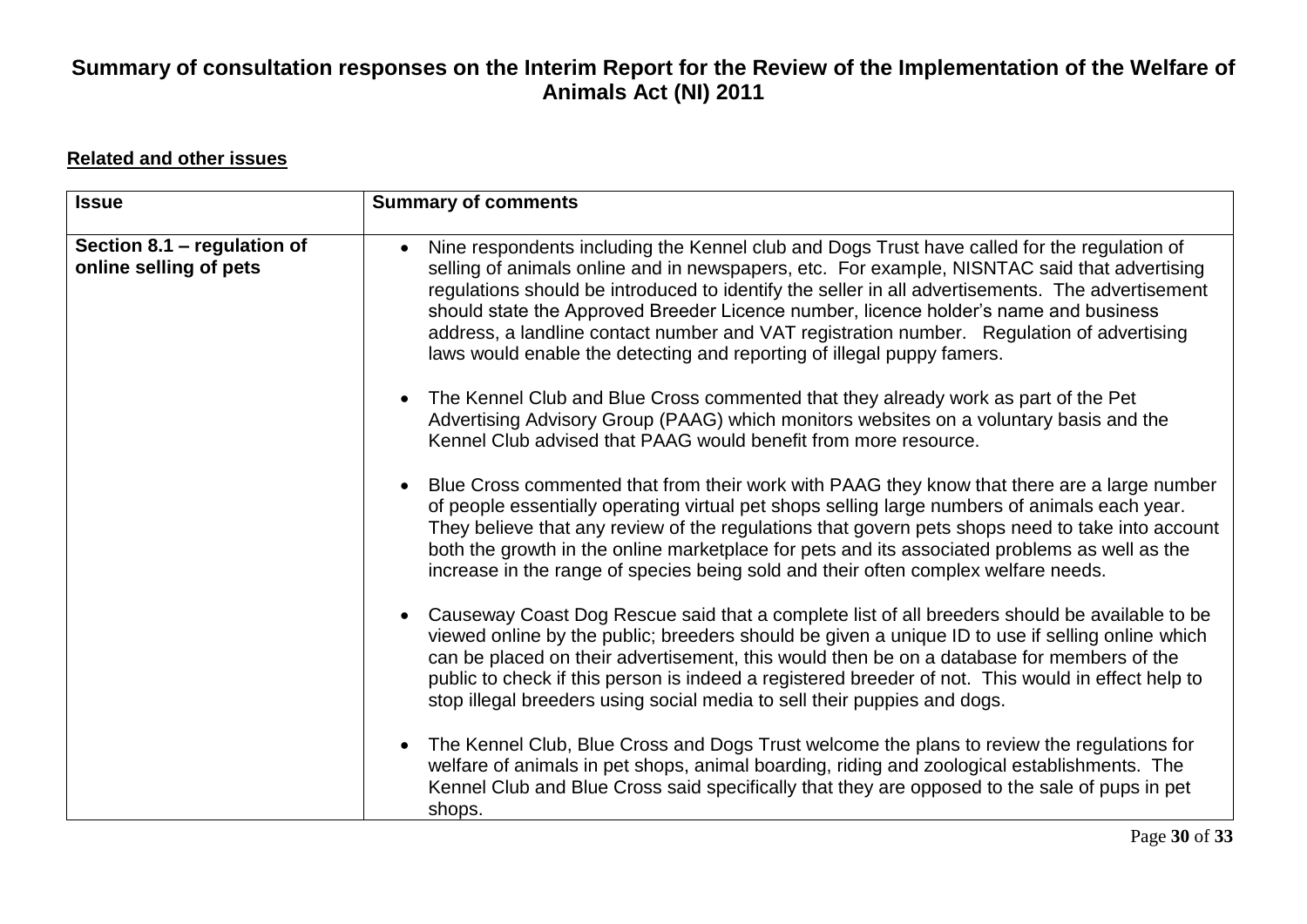| <b>Section 8.2 - Financial support</b><br>for animal charities     | Crosskeenan Lane Animal Sanctuary and Michael Milliken said that financial support should be<br>$\bullet$<br>provided to animal charities.                                                                                                                                                                                        |
|--------------------------------------------------------------------|-----------------------------------------------------------------------------------------------------------------------------------------------------------------------------------------------------------------------------------------------------------------------------------------------------------------------------------|
|                                                                    | Countryside Alliance Ireland do not support the use of public money to fund charities.<br>$\bullet$                                                                                                                                                                                                                               |
| Section 8.5 - licensing of cat<br><b>breeders</b>                  | Michael Milliken said that licences for cats should be introduced.<br>$\bullet$                                                                                                                                                                                                                                                   |
|                                                                    | Countryside Alliance Ireland opposed this suggestion.<br>$\bullet$                                                                                                                                                                                                                                                                |
| <b>Section 8.6 - Cat licensing</b>                                 | Cats Protection and Michael Milliken said that licences for cat breeders should be introduced<br>$\bullet$<br>and have suggested it should also be dependent on number of cats available in charities.                                                                                                                            |
|                                                                    | Cats Protection also called for a review of cat breeding in the province and the issues for cat<br>$\bullet$<br>population and cat welfare.                                                                                                                                                                                       |
| Section 8.8 - humane<br>treatment of animals in<br>slaughterhouses | Corinne Jordan raised concerns about the lack of humane treatment of animals in<br>slaughterhouses.                                                                                                                                                                                                                               |
| Section 4.5 - follow up of<br><b>Improvement Notices</b>           | The Kennel Club feel it is not clear how compliance rates with Improvement Notices are being<br>$\bullet$<br>monitored and whether or not any improvement can be seen.                                                                                                                                                            |
|                                                                    | The Equine Welfare Network wants Councils to ensure that Improvement Notices are being<br>$\bullet$<br>complied with.                                                                                                                                                                                                             |
| Section 4.6 - proactive<br>enforcement by Councils                 | Countryside Alliance Ireland believes it is important for Councils to be proactive to prevent<br>$\bullet$<br>animal welfare concerns. Attendance at horse fairs and other such events is welcomed to help<br>raise the Councils' profile in respect of animal welfare matters. However, enforcement must<br>remain the priority. |
|                                                                    | Equine Welfare Network called for Councils to act proactively.<br>$\bullet$                                                                                                                                                                                                                                                       |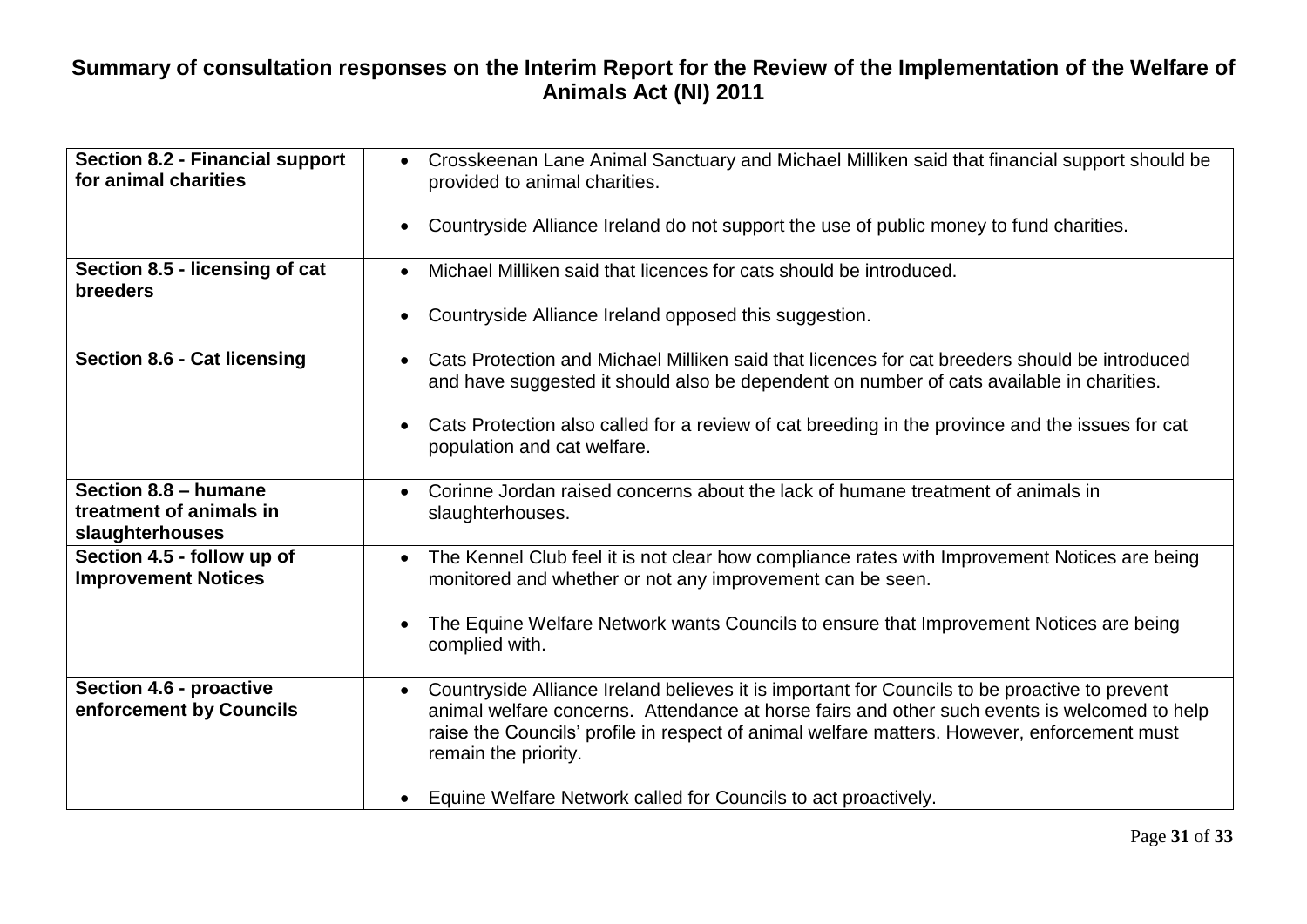| Section 5.2 - dedicated animal<br>welfare unit within the PSNI                       | Michael Milliken has suggested a dedicated animal welfare unit should be set up within PSNI.                                                                                                                                                                                                                                                                  |
|--------------------------------------------------------------------------------------|---------------------------------------------------------------------------------------------------------------------------------------------------------------------------------------------------------------------------------------------------------------------------------------------------------------------------------------------------------------|
| Section 5.3 - PSNI intranet<br>system kept more up to date<br>and officer training   | League Against Cruel Sports asked that the PSNI Intranet system is kept more up to date and<br>officers are adequately trained in procedures and protocols involved in animal welfare cases.                                                                                                                                                                  |
| Section 6.8 - Feral cats                                                             | 7 <sup>th</sup> Heaven Animal Rescue Trust and Cats Protection feel the status of these animals needs to<br>$\bullet$<br>be reviewed as there is confusion as to whether the Council or PSNI should handle these cases.                                                                                                                                       |
|                                                                                      | Cats Protection also stated that only 33% of owned cats are microchipped compared to 55% in<br>$\bullet$<br>UK, which may mean cats considered strays are in fact owned. Cats protection are also calling<br>for DARD to disseminate advice regarding feral cats to ensure feral cats are protected, and are<br>seeking clarification regarding feral status. |
| Section 7.4 - central contact<br>point to report animal cruelty<br>24/7              | Battersea Dogs and Cats Home and NI Badger Group called for the introduction of a central<br>point of contact to report animal cruelty which should be available 24/7.                                                                                                                                                                                        |
| Ban on fox and deer/stag<br>hunting                                                  | League Against Cruel Sports and Michael Milliken have called for a ban on hunting and the<br>$\bullet$<br>killing of animals (foxes, deer) by dogs or by shooting and the use of dogs to flush out wild<br>mammals from below ground.                                                                                                                         |
|                                                                                      | NI says "No" to Animal Cruelty called for the removal of the exemption for hunting from the 2011<br>Act, and have raised the point that if hunting is not cruel then there should be no need for any<br>exemption.                                                                                                                                            |
| Ban on greyhound racing                                                              | $7th$ Heaven Animal Rescue Trust would like to see a ban on greyhound racing as due to the<br>nature of the sport the animals suffer injuries, stress and pain.                                                                                                                                                                                               |
| <b>Introduction of welfare</b><br>legislation relating specifically<br>to greyhounds | Dogs Trust remains hugely disappointed that there is no welfare legislation relating to racing<br>$\bullet$<br>greyhounds.                                                                                                                                                                                                                                    |